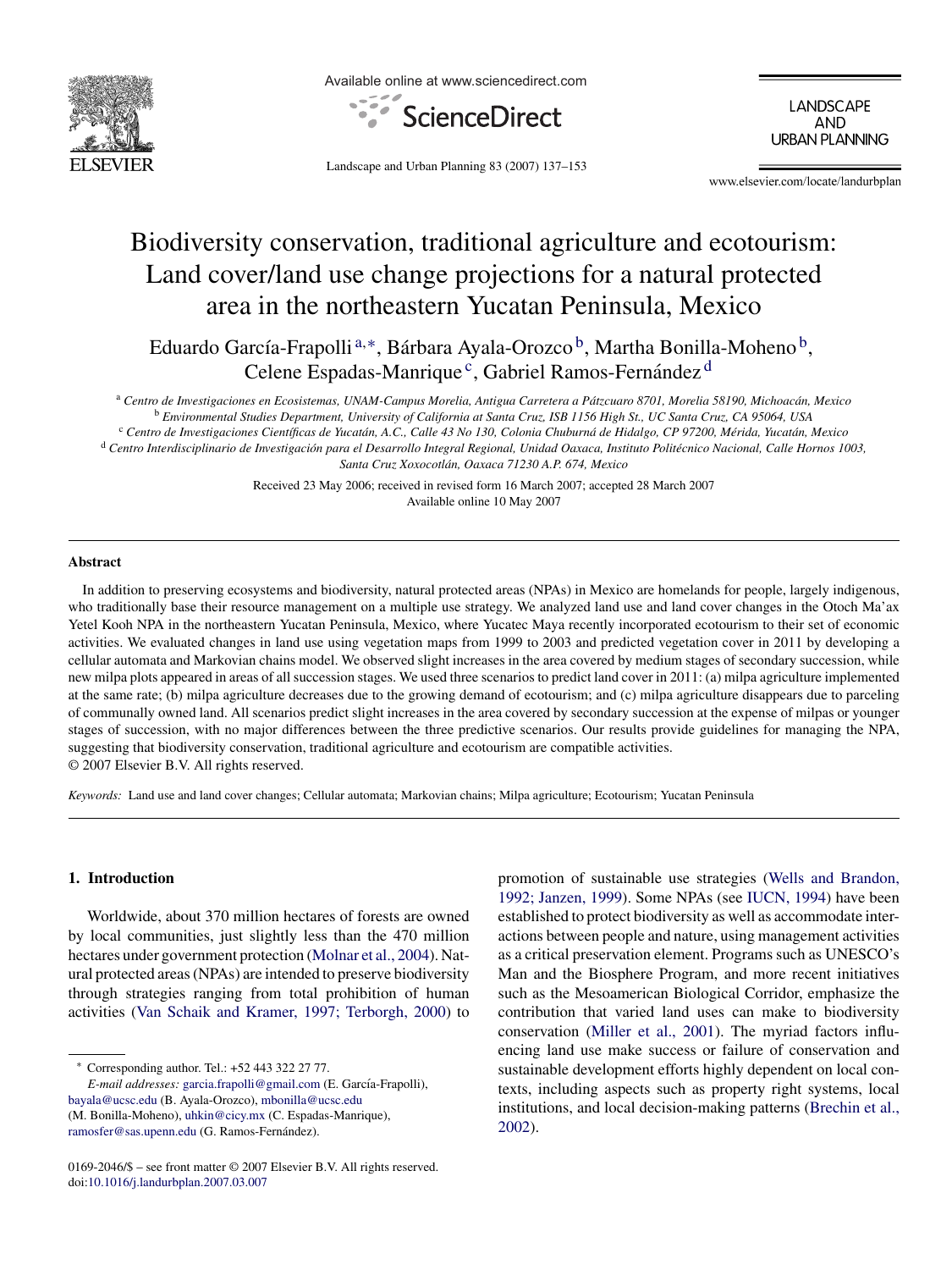Like other culturally and biologically rich regions in the Tropics [\(Smardon and Faust, 2006\),](#page-16-0) the Yucatan Peninsula, in southeastern Mexico, contains a diversity of tropical ecosystems in which a number of indigenous communities have managed natural resources based on a highly complex multipleuse strategy (MUS; Faust, 2001; Gómez-Pompa et al., 2003; [Barrera-Bassols and Toledo, 2005\).](#page-15-0) Often in use for centuries, this MUS involves a set of productive activities (e.g., agriculture, agroforestry, gardening, cattle ranching, beekeeping, fishing, hunting, gathering and extractive practices) in different land-use systems. Their objective is to maximize the number of options available to maintain a continuous, year-round flow of goods and services for both subsistence and sale ([Barrera-Bassols and](#page-15-0) [Toledo, 2005\),](#page-15-0) while minimizing the risks associated with external disturbances.

Rapid social and economic changes at the local, regional, and global scales are now seriously threatening this form of natural resource appropriation. Tourism in the Yucatan Peninsula is an excellent example of these changes. Over the last thirty years, the Peninsula's archaeological and natural sites have become one of Mexico's main tourist attractions, bringing over six million tourists annually to the region ([SEDETUR,](#page-16-0) [2006\).](#page-16-0) Rapid development of tourist infrastructure has resulted in far-reaching social, economic, and ecological impacts that have not bypassed the Peninsula's NPAs. Under these circumstances, local communities experience increasing involvement in the national economy, and a concomitant drive to acquire consumer goods. These forces have been straining local customary natural resource use strategies ([Smardon and Faust, 2006\).](#page-16-0) In addition, modifications made to the legal structure of Mexican land tenure have profoundly altered the established land holding scheme. Before 1992, ejidos were areas of land held collectively in usufruct by peasant communities for farming and managing natural resources, and they could not be parceled, leased or sold. After the legal reforms, local communities are allowed to divide their ejido into individually-owned parcels that can then be leased or sold.

The above processes are promoting significant changes in regional land use and land cover. Here we defined land cover as the ecological state and physical appearance of the land surface, and land use as human employment of land [\(Turner and Meyer,](#page-16-0) [1994\).](#page-16-0) Understanding the social, economic, and environmental factors that promote land use and land cover change (LUCC) is critical to designing and implementing sound conservation policies for regional biodiversity. Research into LUCC and the factors that influence it can also provide valuable information for development of conservation policies in comparable contexts. Similar studies that analyze the factors that influence LUCC have been carried out in the Yucatan peninsula, most notably in its south-central region in and around the Calakmul Biosphere Reserve [\(Turner et al., 2004; Manson, 2006; Roy Chowdhury,](#page-16-0) [2006\)](#page-16-0) and in the "Mayan Zone" in the southeast [\(Bray et al.,](#page-15-0) [2004\).](#page-15-0) These studies have found that factors both internal to the local communities (e.g., household size, income level) and external (e.g., support from government agencies, access to markets) are good predictors of LUCC trajectories for the analyzed units of land.

In this paper we analyze LUCC in the Otoch Ma'ax Yetel Kooh (OMYK) NPA, 5367 ha of community-owned forests declared a Flora and Fauna Protection Area in 2002. Placed under administration of the National Commission for Natural Protected Areas (CONANP), the NPA is actually managed by local inhabitants. It consists of a large lake surrounded by fragments of old-growth forest that harbor a large spider monkey (*Ateles geoffroyi*) population, as well as many other species. This spider monkey population was the primary reason for the creation of the OMYK NPA.

The Yucatec Maya people living in OMYK manage natural resources based on a complex MUS, with milpa agriculture as its core activity. Milpa is a multi-species system involving domesticated, semi-domesticated and tolerated plant species that combines maize with almost any other crop, tree or shrub species. This rainfall-dependent system is widely used in southern Mexico, is the pivotal element in the Yucatec Maya MUS [\(Barrera-Bassols and Toledo, 2005\),](#page-15-0) and one of the principal agricultural systems in use on the Yucatan Peninsula. In addition to providing partial control over food security ([Faust, 1998\),](#page-15-0) the milpa system is the main source of maize, a sacred food, and an important component of Yucatec Maya identity, which has survived for centuries despite social, economic, and political pressures (Terán and Rasmussen, 1994).

The milpa system involves a cycle of anthropogenic disturbance of forest vegetation followed by a period of forest recovery. Farmers use a fixed site for 2–3 years and then move to a new area, leaving the previous plot fallow and letting the natural vegetation regenerate. Rotation of milpa fields ideally occurs in 20- to 30-year cycles (Levy Tacher and Hernández [Xolocotzi, 1992\),](#page-15-0) but in some sites where demographic pressures are increasing or milpa is no longer the main productive activity, farmers use shorter fallow periods.

In some cases, growing regional tourism has caused incorporation of ecotourism into the MUS. One of the communities in OMYK has taken advantage of tourist traffic to the nearby Coba archeological site and the ease with which spider monkeys can be observed in this community's lands. Its members decided to preserve part of their lands, open trails into the forest and serve as guides, charging an entrance fee to take tourists to see the monkeys. From its outset twenty years ago, ecotourism in OMYK has been managed by community members, who have organized themselves into a cooperative. Some have decided to specialize as tourist guides, considerably reducing the time they devote to other traditional activities, while others still follow traditional lifeways and have kept milpa as their main activity. The dynamic of ecotourism in the OMYK area will probably change notably with the recent arrival of large tourist agencies. These agencies usually operate by paying a monthly fee to local communities in exchange for exclusive access to a community's natural sites, and then hire local people as employees.

In the future, milpa agriculture in OMYK may be threatened by a combination of government natural preservation and agricultural policies. The federal government is currently designing a management plan for natural resource use in OMYK. Some federal natural preservation programs explicitly promote sustainable activities in NPAs ([CONANP, 2002\),](#page-15-0) while state pro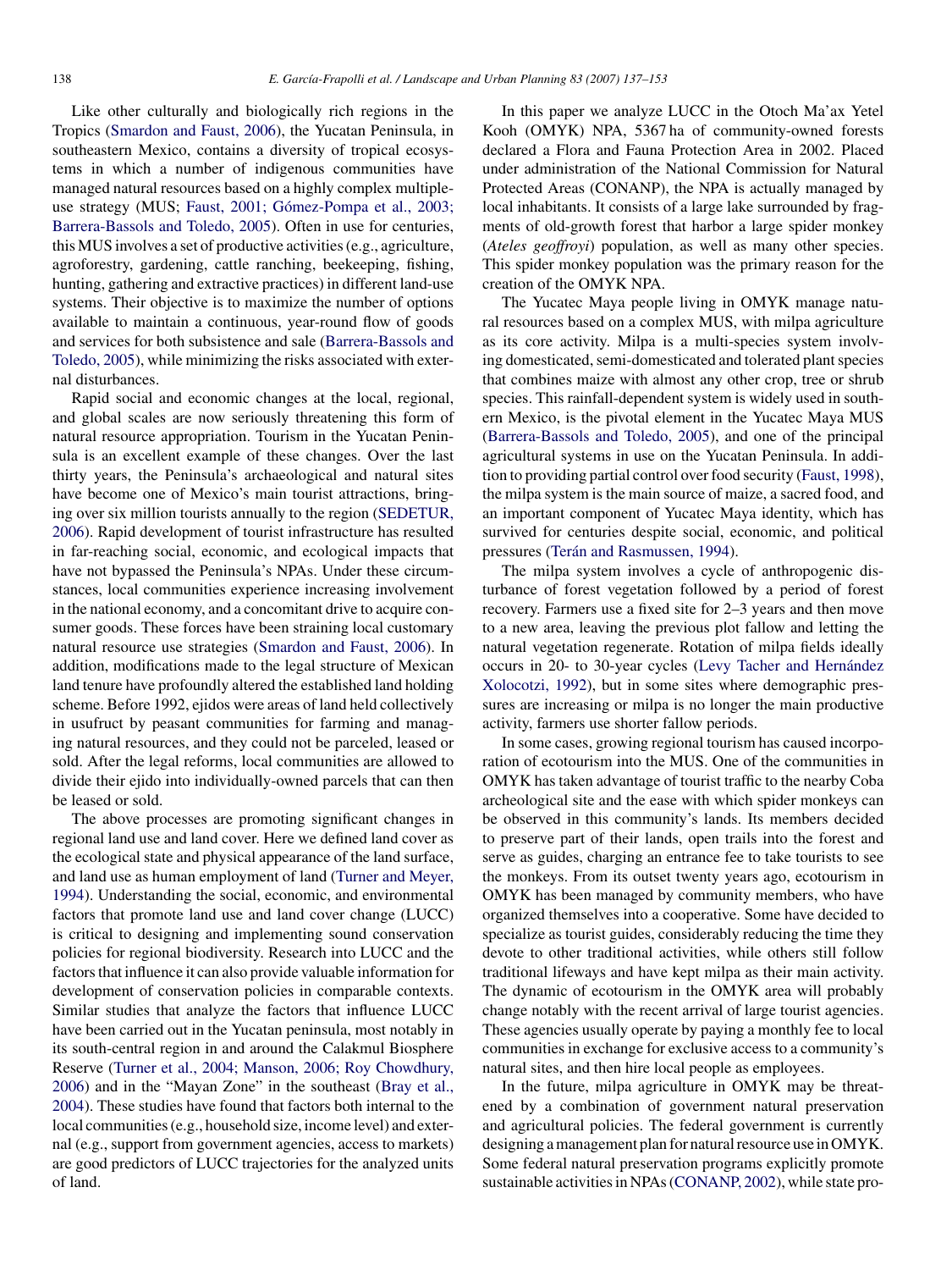grams (e.g., [Gobierno del Estado de Campeche, 2004; Gobierno](#page-15-0) del Estado de Yucatán, 2006) often conceive traditional activities like milpa as inefficient production systems and as sources of disturbance. Moreover, most regional agricultural programs emphasize improving productivity through technological packages (e.g., hybrid seeds, fertilizers and herbicides), with little or no concern for their cultural and environmental impacts. Finally, regional development programs see tourism as the main solution to natural resource conservation ([Klepeis, 2003\)](#page-15-0) and regard traditional productive and extractive activities as environmentally harmful.

Although OMYK is administered by the CONANP, ejido lands within the protected area are still owned by local communities. Members of the ejido that includes OMYK are currently discussing whether or not to parcel their land under the Program for Certification of Ejido Land Rights and Titling of Urban House Lots (PROCEDE). This program provides a legal framework within which ejido members (ejidatarios) can vote to divide communal lands into individually-owned parcels, providing them the possibility to own, and consequently lease and/or sell their individual parcels ([Haenn, 2006\).](#page-15-0) If they decide to do so, no parcels could be created within the OMYK NPA, which would immediately become federal government property. Two consequences would be that all milpa agriculture would have to be done outside the NPA, and that the newly private parcels surrounding OMYK would soon be sold to third parties, quite likely tourist industry developers.

Identifying the causes of LUCC in the OMYK NPA is an important step towards successful biodiversity preservation within it. Developing predictive LUCC models that incorporate both ecological and socioeconomic data [\(Geoghegan et al.,](#page-15-0) [2004; Goetz et al., 2003\)](#page-15-0) can contribute novel information to the decision-making and preservation policy development processes. Regression and transition have been the main approaches for modeling LUCC [\(Theobald and Hobbs, 1998\).](#page-16-0) Regression based models assume that the observed land use patterns respond to a range of variables explored through a regression logistic method ([Turner et al., 1996; Lambin, 1997; Bray et al., 2004\),](#page-16-0) and transition models explore how future patterns of land use will respond to a series of initial conditions based on cellular automata and Markov chains or other methods ([Turner, 1988;](#page-16-0) [Clarke et al., 1997; Clarke and Gaydos, 1998; Wang and Zhang,](#page-16-0) [2001; Soares-Filho et al., 2002\).](#page-16-0)

The cellular automata is a simple model able to predict the spatial patterns based on probabilistic estimations related to a series of initial conditions [\(Wolfram, 1984; Silvertown et al.,](#page-16-0) [1992\).](#page-16-0) Integrated with Markovian transition matrices, Markov-Cellular Automata (M-CA) models are able to use existing knowledge of factors known to modify land use and land cover, representing them as space and time variables and estimate future trends in LUCC [\(Silvertown et al., 1992; Wang and Zhang,](#page-16-0) [2001; Soares-Filho et al., 2002\).](#page-16-0) The simplicity of their implementation has permitted their inclusion in commercial software and they have been used to reproduce several dynamic spatial phenomena [\(Soares-Filho et al., 2002\).](#page-16-0)

In an effort to develop a LUCC model for the OMYK NPA, we characterized LUCC occurring between 1999 and 2003 using remote sensing data and ground truthing. We then used this data to develop an M-CA model that predicted land cover up to 2011 under different land use scenarios. These scenarios were based on both the current land use patterns that reflect the main activities of OMYK inhabitants, and on the future tendencies suggested by socioeconomic data and current land policy modifications.

#### **2. Materials and methods**

#### *2.1. Study area*

OMYK is located in the northeastern Yucatan Peninsula (20°38'N, 87°37'W) (Diario Oficial de la Federación, 2002), 18 km north of the Coba archaeological site and 26 km south of Nuevo Xcan in the state of Quintana Roo, Mexico [\(Fig. 1\).](#page-3-0) Regional climate has two seasons, a rainy season from May to November and dry season from December to April. Mean annual temperature is  $24.3 \degree C$ , and mean annual precipitation is 1,265 mm (CNA, 2005). The dominant vegetation is classified as medium semi-evergreen forest (approximately 93% of total cover) and exhibits different successional stages. Milpa agriculture is the main productive activity in the area, and has produced a land cover mosaic of managed and unmanaged vegetation from recently abandoned plots to older than 50 years old forest, interspersed with agricultural fields, vegetation corridors, water bodies and homegardens. This heterogeneous land cover is commonly found in the humid tropics of Mexico, especially where cattle ranching is not a widespread activity ([Challenger, 1998\).](#page-15-0) Faunal biodiversity remains high despite anthropogenic changes in the vegetation. Endangered species such as jaguars (*Panthera onca*), pumas (*Puma concolor*), black howler monkeys (*Alouatta pigra*) and black-handed spider monkeys (*Ateles geoffroyi*) have been reported in the area. In addition to being the main tourist attraction, the spider monkey population has been under study for ten years, making OMYK one of the most important primatology research sites in Mexico (Ramos-Fernández et al., 2003).

The region is still characterized by large forested areas with low rural population density, although accelerated tourist development along the nearby Caribbean coast (e.g., Riviera Maya) is bound to change this. Overall human population in the NPA and its environs is approximately 300, divided among three communities and seven smaller communities (hamlets or rancherías). The communities of Punta Laguna (approximately 100 inhabitants) and Yodzonot (approximately 50 inhabitants) are inside the NPA. All the inhabitants of these communities are indigenous Yucatec Maya, and most preserve many of their ancient cultural traditions, such as language, religious ceremonies, agricultural practices and traditional natural resource appropriation practices. Resource management in these communities involves several economic activities (milpa agriculture, homegardening, beekeeping, hunting, charcoal production, sheep ranching, gathering, ecotourism and handcraft production) occurring within different land use units (milpa plot, homegardens, secondary forest, old-growth forest, and lagoons); being milpas its pivotal component. Just outside the NPA limits is the community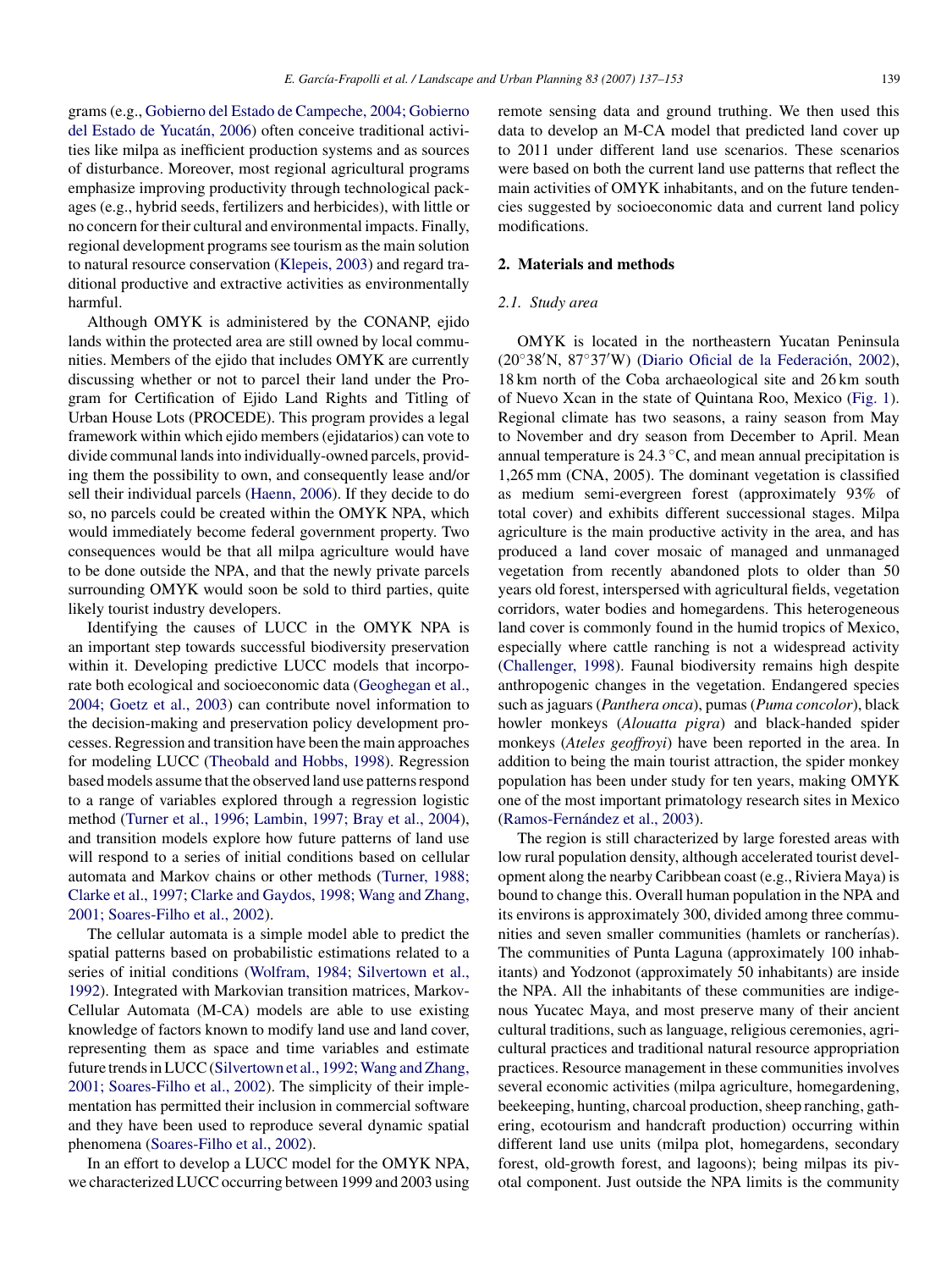<span id="page-3-0"></span>

Fig. 1. Location of the Otoch Ma'ax Yetel Kooh Natural Protected Area.

of Campamento Hidalgo (approximately 100 inhabitants) and seven hamlets that use NPA lands for some of their productive activities.

Households in the OMYK area participate in a dual economy. First, they produce some goods for sale (honey, charcoal, handcrafts and provide environmental services such as ecotourism) and acquire other goods (maize, coffee, sugar, medicines, clothing, shoes, tools, cooking utensils, and even cars). Second, they grow maize, beans, squash, chili and other fruits and vegetables for subsistence use, and extract subterranean water, medicinal plants and wood (for fuel and raw material) as common property resources.

#### *2.2. Socioeconomic analysis*

The socioeconomic analysis was aimed at examining current land-use practices and their spatial distribution, as well as the different land-use strategies implemented by households within the NPA. This analysis was needed to identify the forces behind LUCC in OMYK, since landscapes are transformed by natural resources appropriation and implementation of productive activities, in addition to ecological processes. Our intention with this analysis was to reveal the ecological, economic and social conditions under which the OMYK ecosystem is managed. It also provided the empirical evidence needed to interpret the MUS applied in OMYK and provide a clearer understanding of how households' productive strategies are implemented on multiple spatial scales, creating a variety of managed land use units.

Socioeconomic data was collected between April 2004 and October 2005. Data collection was done via participant observation, informal and semi-structured interviews, and a survey with semi-closed questions. All the above were conducted with the assistance of a bilingual interpreter who was not from OMYK and whose native and second languages were Yucatec Maya and Spanish, respectively.

Data collection was designed to gather both quantitative and qualitative information. Semi-structured interviews were carried out in 29 of the 30 households inside the NPA, and were focused on household activity implementation. When possible, interviews were held in householder's milpa plot. Special emphasis was placed on gathering data on milpa plots (distance to house, surface area, crops, activities implemented and labor allocation). An additional 23 semi-structured interviews were carried out to gather data on household homegardens (variety of species and uses). Informal interviews and semi-closed questions were used to evaluate their views on ecotourism activities in the area. Emphasis was placed on informant perceptions of the possibility of allocating more time to new economic activities (ecotourism) instead of traditional ones (milpa agriculture, beekeeping, etc.). Finally, a semi-structured interview was held with a tourist agency executive interested in working in OMYK.

Future LUCC scenarios were projected using socioeconomic analysis data, and the factor of possible land tenure changes in OMYK. To build these scenarios, we classified households into three groups based on a broad generalization of productive strategies: milperos; field assistants; and mixed. This generalization incorporates the fact that most traditional activities are carried out in the milpa land use unit. Thus, milperos are those involved mainly in traditional activities, field assistants are focused more on providing a service to tourists (tour guides) or scientists (research assistants), and the mixed group consists of households engaged in both milpa and field assistance activities.

## *2.3. Vegetation analysis*

Characteristic vegetation in the OMYK NPA is medium semievergreen forest in different successional stages, although milpa and small patches of seasonal swamp forest and grassland are also present.

Vegetation maps were generated using various tools to validate the different described land use and vegetation succession categories in OMYK. Initially, a 1999 panchromatic IRS image (6 m ground resolution) was interpreted and digitalized [\(Espadas-Manrique et al., 1999; Espadas-Manrique and](#page-15-0)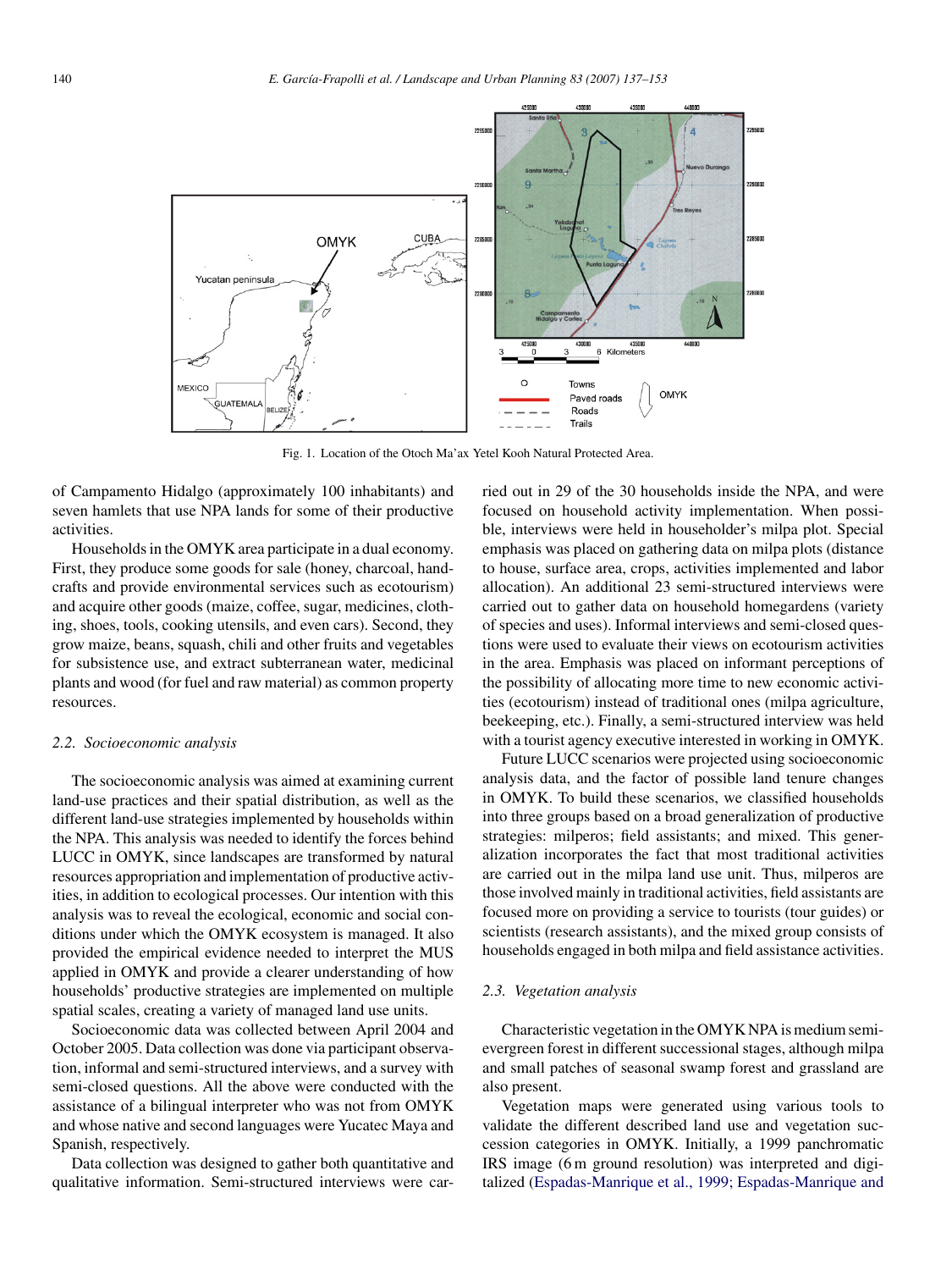González-Iturbe, [2003](#page-15-0)). The visual interpretation of land use categories and vegetation successional stages, as well as the mapping of the different trails in the NPA (∼47 km) were aided by performing ground verifications and by conducting participatory mapping exercises with local inhabitants. They have a vast knowledge of plant species, forest successional stages and land-use history which could be translated into spatial references given the scale at which we were working at. By these processes were defined the following land use and vegetation successional stages categories: agricultural units (milpas; 0–1 year); four forest successional stages (2–7; 8–15; 16–29; and 30–50 years); old-growth forest (>50 years); bodies of water; and other vegetation covers (e.g., seasonal swamp forest, seasonal swamp grassland). Later, a 2003 SPOT image (5 m ground resolution) was interpreted using the same categories for land use and vegetation successional stages defined for the 1999 map. Additionally, for this image we used bands 2, 3 and 4 to digitalize, and differentiate among textures, forms and color patterns (Carta Linx, [Hagan et](#page-15-0) [al., 1999; I](#page-15-0)DRISI32,[Eastman, 2001\).](#page-15-0) For both the 1999 and 2003 maps, aerial images from reconnaissance flights (2000 and 2004) were used to correct polygon inconsistencies and generate cover vectors. Finally, the accuracy of the classification of successional stages was evaluated by sampling a total of 128 sites spread throughout the NPA between 2003 and 2006. The successional stage category was assigned correctly in 90% of the sites.

Milpas are prepared by cutting the lower canopy vegetation. Some of the cut vegetation is collected for charcoal or firewood, while the rest of the vegetation and any large trees are burned on site. Maize and other crops (e.g., squash, beans, chili, seasonal fruits, etc.) are then planted. The first successional stage after milpa abandonment was classified as 2–7 years (about 5% vegetation cover), and is characterized by thick herbaceous and shrubby vegetation, as well as re-sprouting trees. In general, younger successional stages are characterized for having higher density of stems and species that gradually decrease with fallow age, while basal area increases in older stages. The second (8–15 years) and third (16–30 years) successional stages (together about 25% cover), are largely dominated by *Bursera simaruba* (L.) Sarg., followed by *Lysiloma latisiliquum* (L.) Benth., and *Caesalpinia gaumeri* Greenm. The fourth, and predominant, successional stage in OMYK is vegetation from 30–50 years old (about 55% cover). Here, some of the important species are *L. latisiliquum*, *Metopium brownei* (Jacq.) Urban., and *Piscidia piscipula* (L.) Sarg. Vegetation older than 50 years was classified as old-growth forest (about 7.5% cover), and is distributed around the lagoons and in the north of the NPA. *Brosimum alicastrum* Sw is the most important species in this category. Other common tree species are *Malmea depressa* (Baillon) R.E. Fries, *Manilkara zapota* (L.) P. Royen and *Ficus maxima* Mill. Spider monkeys in OMYK spend most of their time in the old-growth and 30-50 years successional forests (Ramos-Fernández and [Ayala-Orozco, 2003\).](#page-16-0)

An important element in our study was the use of different data sources in a relatively small study area (5367 ha), which allowed us to carry out a detailed interpretation and digitalization of vegetation successional stages, rarely accomplished in LUCC studies ([Read et al., 2001; Read and Lam, 2002\).](#page-16-0) Since this landscape is mainly shaped by the effects of agriculture, past and present, local knowledge was crucial to developing the vegetation maps. They provided information on land use history (where and when milpas were cultivated and abandoned, fire history, hurricanes, etc.) and the area's floral composition (local plant names). Although the defined successional stages (2–7; 8–15; 16–29; and 30–50 years) have variable durations, we consider this classification more accurate than arbitrary assignment of year ranges to label succession categories. Other studies in the southern Yucatan Peninsula have demonstrated that local inhabitants' participation can help to improve dating successional stages (Lawrence et al., 2004; Pérez-Salicrup, 2004), whereas others have stressed that the integration of remote sensing and local-level research improves detail and classification accuracy (e.g., [Roy Chowdhury et al., 2004\).](#page-16-0)

#### *2.4. Land use and land cover changes analysis*

LUCC models are important for environmental evaluation. Factors that cause land cover change, such as land tenure policies, human activities or vegetation succession, can be analyzed in terms of their contribution to observed changes, and then employed in projecting possible future LUCC scenarios [\(Flamm](#page-15-0) [and Turner, 1994; Goetz et al., 2003; Bray et al., 2004\).](#page-15-0) We used a Markov Chain and Cellular Automata model (M-CA) to project future LUCC scenarios based on several factors identified as important causes of observed land use changes: (1) tendencies of local inhabitants to perform both traditional and new economic activities; (2) management policies; and (3) local land use patterns over the past 4 years.

M-CA models are a useful, simple method for projecting future land cover based on changes observed in the past ([Soares-](#page-16-0)Filho [et al., 2002; Weng, 2002; Theobald and Hobbs, 1998\).](#page-16-0) Here we used a hybrid M-CA model, available as a routine in the IDRISI Kilimanjaro GIS software ([Eastman, 2003\),](#page-15-0) which analyzes images of observed land use and land cover from at least two different dates (in this case 1999 and 2003), producing a transition probability matrix, a transition area matrix, and a set of conditional probability images.

The transition probability matrix expresses the probability that a cell or pixel could change from one land-use category in 1999 to any other category over the projected period. This matrix is the result of cross tabulation between the images from the two dates, adjusted by proportional error and translated into a set of probability images, one for each land cover category. The transition area matrix expresses the number of cells or pixels that could change from one category of land use in 1999 to any other land use map category over the projected period. It is produced by multiplying each column in the transition probability matrix by the number of cells of the corresponding land use in the later image. The conditional probability images-set shows the probability that each land cover category could be found at each cell or pixel in a future number of specified time units. These images are calculated as projections based on the later of the two land cover images.

M-CA models combine global transition probabilities between land cover categories with local transition rules to pre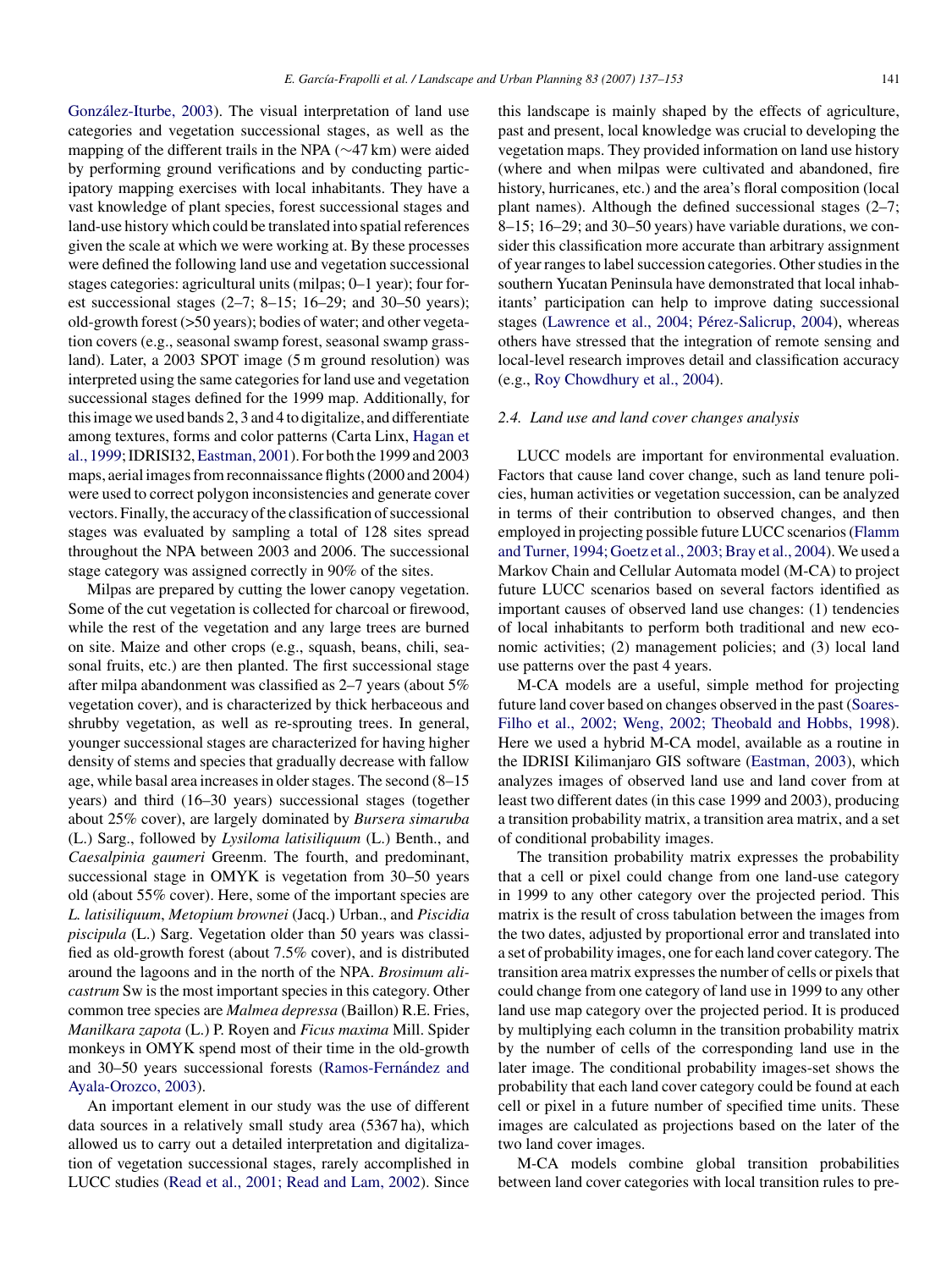dict future land cover. This method uses an iterative process that establishes the number of time steps used in the simulation. For OMYK, we determined the number of years to project into the future based on the difference between 1999 and 2003 (4 years), and then used the same time interval (4 years) in projecting future land cover (first to 2007 and then to 2011). This model included the assumption that changes were small during the analyzed time periods and that the probability of change for each land cover category was constant through time. In other words, we used the transition probability matrix created from observed change between 1999 and 2003, as well as the transition probability matrices from 1999 and each scenario's map, to produce maps of predicted land cover in 2011. Our choice of the periods to analyze and to project are based on the crucial changes occurring in socioeconomic conditions within the NPA, as well as on the land tenure and NPA management policies (see Section 3).

In the first projection scenario (Scenario 1), land use cover maps for 1999 and 2003 were projected to 2007 and then to 2011 under the assumption that the change observed between 1999 and 2003 would occur at the same pace from 2003 to 2007. Two additional scenarios (Scenarios 2 and 3) were run in which the probabilities of observed change were altered according to socioeconomic analysis results and current land tenure policy in the NPA. In Scenario 2 we decreased by 5% the future probability that all succession categories would change to a new milpa. This hypothetical reduction was based on the results of the socioeconomic analyses, which suggested a tendency for households to devote increasingly more time to ecotourism and less to milpa and traditional activities, as well as a tendency of local inhabitants to emigrate and abandon their milpas (see Section 3). In Scenario 3 we eliminated the possibility that any successional stage would change to a new milpa. This hypothetical disappearance of milpas was based on the possibility that land tenure and/or NPA policies would result in the prohibition of new milpas being made within the NPA (see Section 3). In this scenario, all milpa polygons existing in 2003 were classified in the first successional stage after abandonment and no new milpa polygons were allowed. In addition, all three scenarios specify that changes cannot occur in human settlements, roads, or lagoons at any time in the projected period.

Land covers were organized into discrete categories using ordinal scales to establish changes predicted to occur in those areas. Thus, for Scenario 1 we projected to 2007 and 2011 using the map from 2003 as a simulation starting point, while for Scenarios 2 and 3 we used modified versions of the 2003 map as starting points to project to 2007 and 2011.

Through a Multi-criteria evaluation (procedure in combination with CA-Markov) a suitability map for each land cover category, establishing the inherent suitability of each cell or pixel for each land cover category, was produced. The number of iterations was established given the number of years to be projected. To assign a lesser weight to the suitability of the most distant pixels, we used a default  $5 \times 5$  kernel filter which considered the nearest suitability areas. Within each time increment, the conflict between land cover category and change to another category was resolved with a multi-objective land allocation (MOLA) procedure. This allocates relative suitability weights and the area corresponding to each cell or pixel. At the end of each iteration, we overlaid a MOLA operation to produce a new land cover map.

## **3. Results**

### *3.1. Socioeconomic data*

The MUS implemented in OMYK has substantially shaped the area as we see it today. Current land cover diversity is partially the result of the interplay between natural regenerative forces (forest regeneration) and human forces that transform forest ecosystems, as shown in the different land use units, successional stages and their interrelationship [\(Fig. 2\).](#page-6-0) The milpa land use unit forms the core of the productive strategy and it has determined the different successional vegetation stages in OMYK. An agreement among the communities not to do productive or extractive activities in old-growth forest has resulted in an unbroken scale of successional stages between the milpa land use unit and the old-growth forest land use unit.

In its most diverse version, understood as management of all land use units and implementation of all activities, the households in OMYK manage a total of five land use units. Following this strategy, households consisting of an average of five members implement a total of 13 activities (handcraft manufacturing is normally a domestic activity and was therefore not included in the five land use units).

- (a) Milpa: household members cultivate as many as 16 different plant species in an average plot of approximately 3 ha; they may also do beekeeping, produce vegetal charcoal, gather firewood and hunt game in the same plot.
- (b) Homegardens: agroforestry systems located around houses; household members recognized the use of 131 species, mainly domestic animals, fruit trees, and other plant species that have food, medicinal, religious or ornamental applications.
- (c) Aquatic systems: fishing and ecotourism.
- (d) Secondary forest: gathering of medicinal plants, firewood, and wood for home construction; hunting wild game; and sheep herding.
- (e) Old-growth forest: ecotourism and scientific research.

Most households (90%) implemented a strategy based on use and management of three to four land use units [\(Fig. 3\).](#page-6-0) Secondary forest and homegardens were used by all households, followed by milpa, which was used by nearly all the households. This indicates that inhabitants continue following a rationale of partial control over food security, and confirms that new activities have not yet entirely substituted traditional ones. Only 3% of households implemented a strategy based on use of two land use units (secondary forests and homegardens), and 7% used management of all the land use units.

Milpa agriculture covered 155 ha (3% of the NPA), an area that remained constant (albeit in different locations) over the 4 years from 1999 to 2003. Approximately 80 ha of milpa are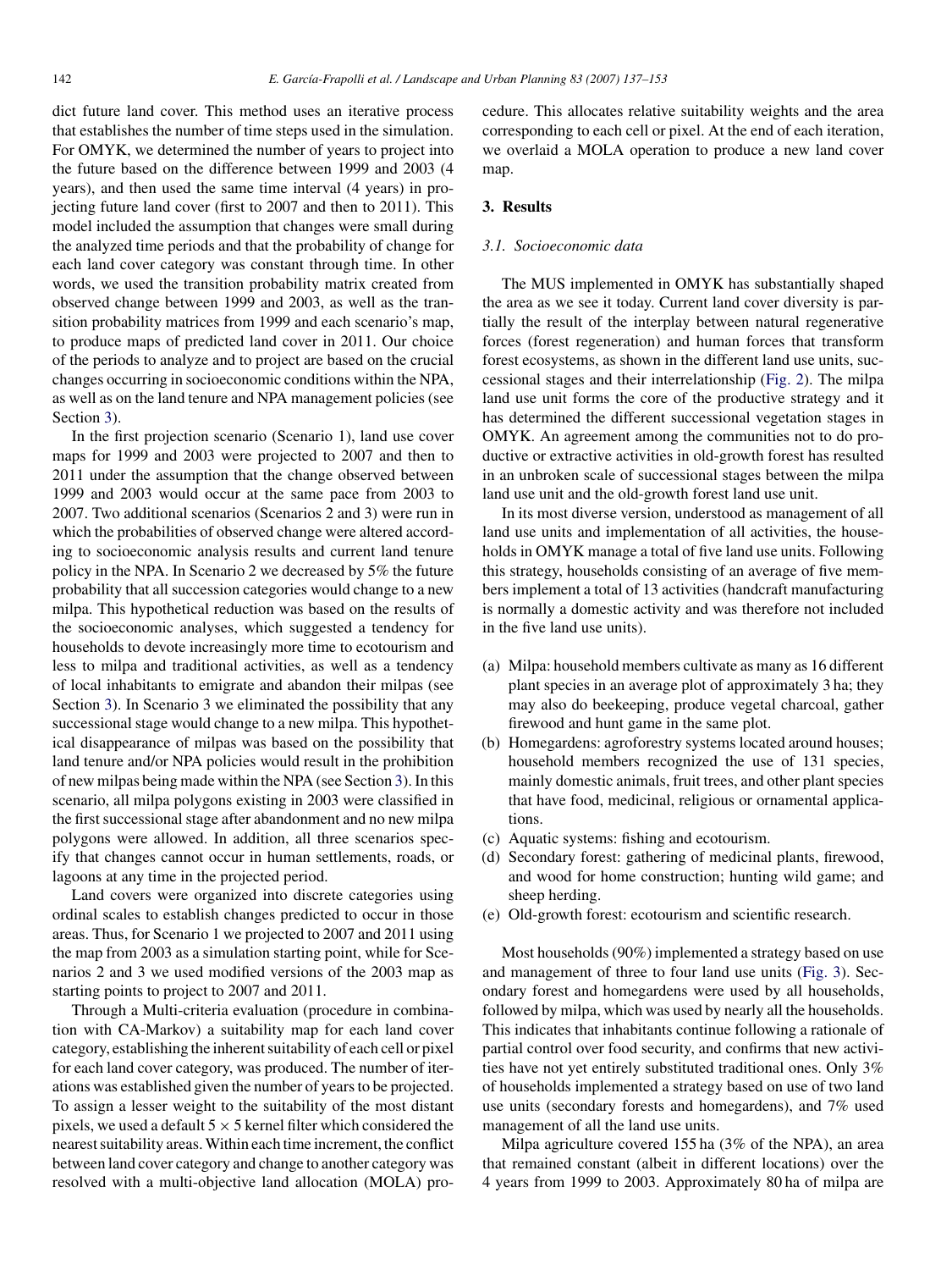<span id="page-6-0"></span>

Fig. 2. Natural resource management scheme in OMYK. Arrows indicate transitions between land use units caused by either secondary succession (solid lines) or human activities (dotted lines). The activities implemented in each land use unit are: (1) Milpa: agriculture, charcoal production, beekeeping, hunting and firewood gathering; (2) secondary vegetation: hunting, firewood gathering, wood for house construction, medicinal plants, sheep ranching; (3) old-growth forest: ecotourism and scientific research; (4) aquatic systems: fishing and ecotourism; and (5) homegardens: agroforestry.

cultivated by the inhabitants of the two villages situated inside OMYK, Punta Laguna and Yodzonot, and the remaining 75 ha by inhabitants of villages just outside the NPA boundary. Milpa plots in OMYK were an average of 2 km from households.

#### *3.2. Future scenario projections*

Based on land use unit management and the main household activities, we determined the three most common productive



Fig. 3. Land-use patterns of households in OMYK. Columns A–D indicate the four combinations of land use units managed by households. The percentage of households engaged in each land-use pattern is indicated below each column. For example, 51.7% of households engage in combination A, i.e., management of milpa, secondary forest and homegardens land use units.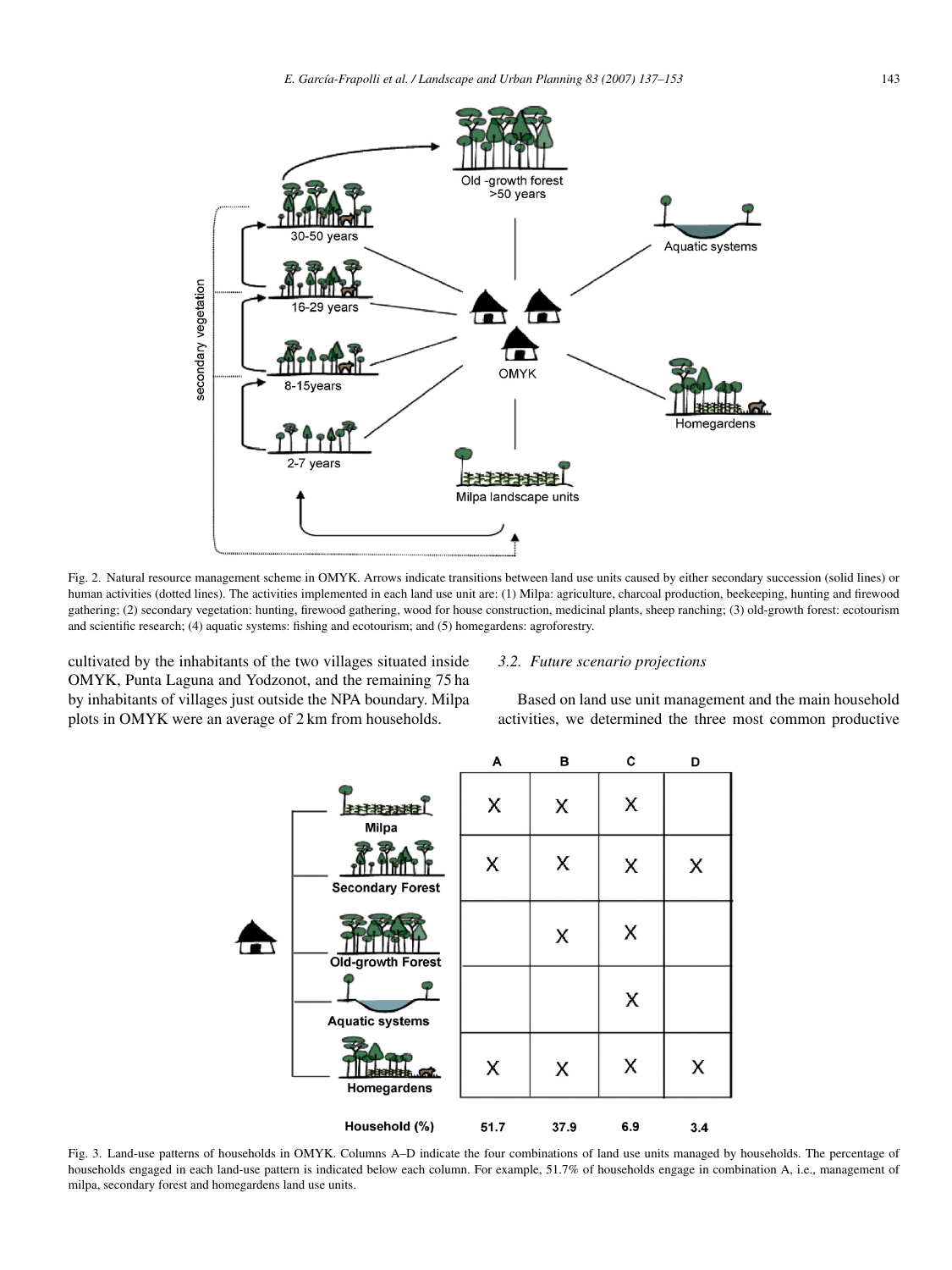

Fig. 4. Average milpa plot size (ha) per household in each productive strategy category (Milpero, Mixed and Field assistant). Error bars show standard errors. One-way ANOVA *F* = 8.11, *P* < 0.01. Tukey HSD test Milpa vs. Field assistant,  $P < 0.01$ .

strategies in OMYK (see [Appendix A\).](#page-13-0) Since all households managed homegardens and second-growth forests, despite differences in their other productive activities, these two land use units were not explicitly used to define the strategies:

- 1. *Milperos*: households dedicated primarily to management of milpa land use units. All the Yodzonot households (100%) and 43% of those in Punta Laguna engage in this strategy.
- 2. *Milperos*/*field assistants* (*mixed*): households with milpa as the main activity (possibly without some of the activities done in the milpa plot), that also work as field assistants (either as tourist guides or research assistants). This strategy is employed by 24% of the households in Punta Laguna and none (0%) in Yodzonot.
- 3. *Field assistants*: households for which the main economic activity is work as tourist guides or research assistants, with minimal work in a small milpa or paying someone to cultivate their milpa. Seven households (33%) use this strategy in Punta Laguna and none (0%) in Yodzonot.

Average milpa surface cultivated by household decreases as the primary household activity focuses less on milpa. Therefore, the highest average milpa surface was used by households in the Milpero strategy, followed by those in the Mixed strategy and finally those in the Field assistant strategy (Fig. 4).

Three scenarios of possible future productive activity dynamics in the OMYK NPA were generated by incorporating the household strategy results, the possible parceling of ejido lands and the presence of tourist agencies in neighboring communities.

Scenario 1. Current conditions, in which milpa agriculture is implemented at the same rate as during 1999–2003. Main assumptions:

- (a) Milpa agriculture will remain the principal activity of most households.
- (b) Tourist use of OMYK will remain relatively low and will be independent of commercial tour operators.

Scenario 2. Milpa agriculture will decrease in response to increased demand for field assistants. A LUCC rate of <5% per 4-year period is assumed. Main assumptions:

- (a) Tourism in the NPA will increase mainly because of agreements between local inhabitants and one or more tourist agencies. Tourists arriving independently can enter the NPA but will not have access to the infrastructure built and managed for exclusive use of the tourist agencies (usually zip-lines, canoes and palapas). These assumptions are based on the experiences of nearby communities working with tourist agencies.
- (b) Tourist agencies will hire a significant number of local people, men and women. Most will be hired part-time, as is the case in nearby communities.
- (c) Milpa agriculture in the NPA will gradually decrease as ecotourism employment opportunities increase. Based on the informal interviews and semi-closed questions, the rate of decrease in milpa activity was assumed to be the inverse of the rate at which households change strategies. Total area under milpa cultivation will decrease 5% every 4-year period, equal to 6 households making the transition from the Milpero strategy, diversifying activities, and entering the Mixed strategy (Milpero/Field assistant). This will translate into a reduction of milpa plot area from 3.1 to 2.6 ha per household. Some households in the Mixed strategy will enter the Field assistant strategy, abandoning most traditional activities. This will be equivalent to a reduction in milpa plot area from 2.6 to 1.7 ha per household. Households already in the Field assistant strategy will remain in the same category (see [Appendix B\).](#page-14-0)

Scenario 3. Milpa agriculture in the NPA disappears due to parceling of ejido lands. This scenario implies the immediate disappearance of this activity. As mentioned previously, if the ejidatarios decide to parcel their communal land, none of the lands inside the NPA would be parceled, and would immediately become federal territory. As a result, all parcels, and therefore any milpa plots, will be outside the NPA.

### *3.3. Vegetation maps for 1999–2003 period*

The most extensive vegetation in the protected area is the 30–50 year successional stage, which occupied over 50% of the NPA area [\(Fig. 5\).](#page-8-0) Local inhabitants reported that most of the old-growth forest in the area was damaged and drastically reduced by forest fires after Hurricane Beulah in 1967. Oldgrowth forest (almost 8% of total area) remains one of the least represented vegetation categories in OMYK, and is limited to areas around the lagoons and one fragment in the north of the NPA. The remaining non-milpa cover is second-growth vegetation (2–7, 8–15 and 16–29 and 30–50 years) that reflects, to some extent, anthropogenic perturbations, mainly milpa agriculture.

Analysis of land cover changes between 1999 and 2003 demonstrated that the area covered by milpa plots remained constant ([Table 1\).](#page-8-0) Of the 2003 milpa cover: about 27% was in existing plots (milpa cultivation is normally done two consecutive years in one plot); 47% was in the 30–50 year stage; 14% in 2–7 year stage; 26% in combination between the 8–15 and 16–29 year stages; and no plots were opened in old-growth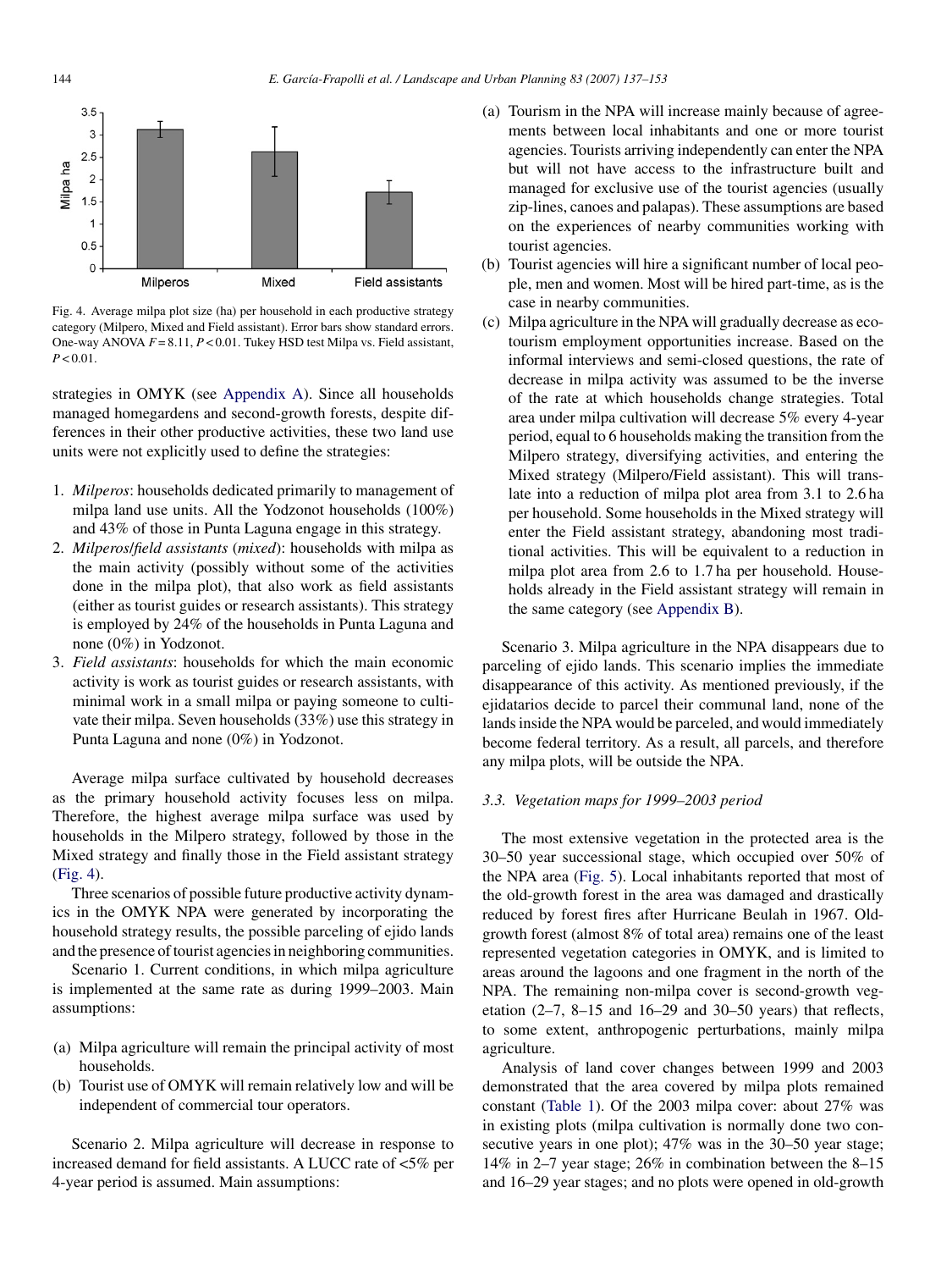<span id="page-8-0"></span>

Fig. 5. Vegetation maps of OMYK from 1999 and 2003.

forest. The 2–7 year successional stage is not optimum for starting a new milpa due to its relatively low nutrient availability, so the high percentage of milpa (14%) in this category may be in response to: (1) settlement proximity; (2) ease of access (most plots are near the main paved road or existing trails, such as the Punta Laguna-Yodzonot trail); or (3) easier clearing of vegetation (clearing a used milpa is easier than opening a new one, especially when agriculture may no longer be the main activity).

Significant changes in the vegetation successional stage cover occurred in 1999–2003, particularly in the early successional stages (Table 1). The 2–7 year category decreased 46%, mainly due to approximately 355 ha that entered the 8–15 year category. The latter increased 34%, even though about 168 ha of this stage entered the 16–29 year category in 2003. The 30–50 year category changed very little.

#### *3.4. Future land cover projections*

Using the changes in vegetation categories between 1999 and 2003, we constructed Markovian transition probability matrices ([Table 2\).](#page-9-0) These indicated that vegetation categories from the 16–29 year stage onward were the most stable classes, with probabilities of remaining in the same category of close to 1.0, while earlier stages were the most dynamic, with probabilities between 0.3 and 0.5.

These probabilities were used to project land cover changes, assuming (in Scenario 1) that the probability of change between categories remains constant. The 2003 vegetation covers (Table 1) were thus modified according to the probabilities in [Table 2](#page-9-0) to produce new vegetation maps (Markovian probabilities). The exact location of the changes depends on the cellular automata algorithm (included in the model), such that

Table 1 Cross-tabulation of land cover change between 1999 and 2003

|                   | Milpa | $2-7$ years | $8-15$ years | $16-29$ years | $30 - 50$ years | Old-growth forest | Total for 2003 |
|-------------------|-------|-------------|--------------|---------------|-----------------|-------------------|----------------|
| Milpa             | 42.4  | 21.1        | 15.3         | 2.9           | 72.1            | 0.9               | 154.6          |
| $2-7$ years       | 111.4 | 166.8       | 3.4          | 1.9           | 9.5             | 0.0               | 292.9          |
| $8-15$ years      | 0.1   | 354.9       | 315.0        | 0.2           | 0.1             | 0.2               | 670.5          |
| $16-29$ years     | 0.1   | 0.3         | 167.9        | 543.6         | 0.1             | 0.0               | 712.0          |
| $30-50$ years     | 0.1   | 0.5         | 0.1          | 2.1           | 2938.8          | 0.0               | 2941.8         |
| Old-growth forest | 0.4   | 0.0         | 0.0          | 0.0           | 0.1             | 408.2             | 408.7          |
| Total for 1999    | 154.7 | 543.5       | 501.8        | 550.7         | 3020.7          | 409.3             |                |
|                   |       |             |              |               |                 |                   |                |

Columns represent the number of ha in 1999 that changed to a different vegetation type (rows) in 2003.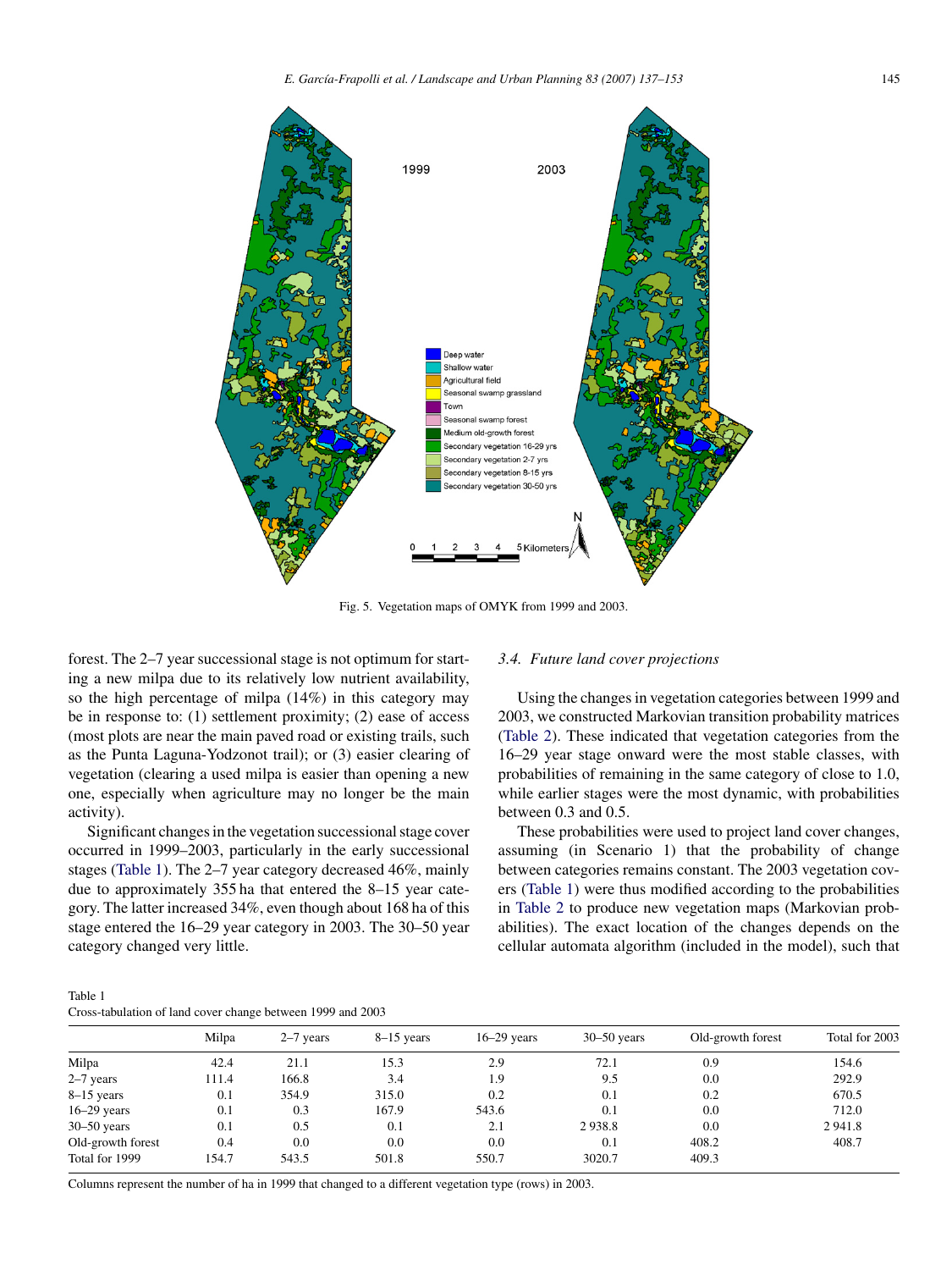<span id="page-9-0"></span>

| Table 2                                                                                                 |
|---------------------------------------------------------------------------------------------------------|
| Markovian probability matrices of change between vegetation categories from 1999 (column) to 2003 (row) |

|                   | Milpa  | $2-7$ years | $8-15$ years | $16-29$ years | $30 - 50$ years | Old-growth forest |
|-------------------|--------|-------------|--------------|---------------|-----------------|-------------------|
| Scenario 1        |        |             |              |               |                 |                   |
| Milpa             | 0.2745 | 0.0388      | 0.0305       | 0.0053        | 0.0239          | 0.0021            |
| $2-7$ years       | 0.7255 | 0.3068      | 0.0069       | 0.0034        | 0.0031          | 0.0000            |
| $8-15$ years      | 0.0000 | 0.6544      | 0.6278       | 0.0000        | 0.0000          | 0.0000            |
| $16-29$ years     | 0.0000 | 0.0000      | 0.3348       | 0.9874        | 0.0000          | 0.0000            |
| $30 - 50$ years   | 0.0000 | 0.0000      | 0.0000       | 0.0039        | 0.9730          | 0.0000            |
| Old-growth forest | 0.0000 | 0.0000      | 0.0000       | 0.0000        | 0.0000          | 0.9979            |
| Scenario 2        |        |             |              |               |                 |                   |
| Milpa             | 0.2654 | 0.0385      | 0.0298       | 0.0053        | 0.0223          | 0.0021            |
| $2-7$ years       | 0.7346 | 0.3071      | 0.0076       | 0.0034        | 0.0047          | 0.0000            |
| $8-15$ years      | 0.0000 | 0.6544      | 0.6278       | 0.0000        | 0.0000          | 0.0000            |
| $16-29$ years     | 0.0000 | 0.0000      | 0.3348       | 0.9874        | 0.0000          | 0.0000            |
| $30 - 50$ years   | 0.0000 | 0.0000      | 0.0000       | 0.0039        | 0.9730          | 0.0000            |
| Old-growth forest | 0.0000 | 0.0000      | 0.0000       | 0.0000        | 0.0000          | 0.9979            |
| Scenario 3        |        |             |              |               |                 |                   |
| Milpa             | 0.0000 | 0.0000      | 0.0000       | 0.0000        | 0.0000          | 0.0000            |
| $2-7$ years       | 1.0000 | 0.3456      | 0.0374       | 0.0087        | 0.0270          | 0.0021            |
| $8-15$ years      | 0.0000 | 0.6544      | 0.6278       | 0.0000        | 0.0000          | 0.0000            |
| $16-29$ years     | 0.0000 | 0.0000      | 0.3348       | 0.9874        | 0.0000          | 0.0000            |
| $30 - 50$ years   | 0.0000 | 0.0000      | 0.0000       | 0.0039        | 0.9730          | 0.0000            |
| Old-growth forest | 0.0000 | 0.0000      | 0.0000       | 0.0000        | 0.0000          | 0.9979            |

the probability of change in any given cell depends on previously calculated probabilities and on changes in neighboring cells during the observed period (in this case, 1999–2003). Using this model, vegetation covers were generated for each of the three scenarios (Tables 3–5).

For the three Scenarios, we projected vegetation cover in OMYK for 2011, showing the proportion of surface covered by different vegetation types in three images: one for 1999, another for 2003, and finally the projected year, 2011. Partially because of the periods utilized, old-growth forest cover showed no change in the projection, whereas the 30–50 year stage cover showed a gradual, minor decrease. In Scenario 1, earlier successional stages showed the most significant changes: 8–15 year cover declined from 671 ha in 2003 to 505 ha in 2011; and 16–29 year cover increased from 712 ha in 2003 to 1154 ha in 2011.

Milpa cover in this projection (Scenario 1) decreased from 155 ha in 2003 to 72 ha in 2011. This responds to the cumulative probability that the change of any vegetation type into milpa is less probable than the cumulative probability that milpas will change into other categories and therefore milpa cover will gradually decrease (Markovian matrix, Table 2). The appearance of milpas, however, is subject to decisions made by NPA inhabitants, such that the probabilities shown in Table 2 are only an approximation of what drives their appearance.

Given this, we decided to project LUCC in OMYK under two additional scenarios: Scenario 2, assuming a 5% decrease in new milpas between 1999 and 2003 due to households transitioning

Table 3

|  |  |  |  | Scenario 1 (assuming no changes in milpa cover): cross-tabulation of land cover change between 2003 and 2007 and 2007–2011 |  |  |  |  |  |  |
|--|--|--|--|----------------------------------------------------------------------------------------------------------------------------|--|--|--|--|--|--|
|--|--|--|--|----------------------------------------------------------------------------------------------------------------------------|--|--|--|--|--|--|

|                   | Milpa | $2-7$ years | $8-15$ years | $16-29$ years | $30 - 50$ years | Old-growth forest |
|-------------------|-------|-------------|--------------|---------------|-----------------|-------------------|
| 2003-2007         |       |             |              |               |                 |                   |
| Milpa             | 48.7  | 3.1         | 11.3         | 0.0           | 25.7            | 0.3               |
| $2-7$ years       | 106.0 | 105.3       | 0.0          | 0.1           | 0.1             | 0.0               |
| $8-15$ years      | 0.0   | 185.2       | 436.5        | 0.0           | 0.0             | 0.0               |
| $16-29$ years     | 0.0   | $0.0\,$     | 223.0        | 711.7         | 0.0             | 0.0               |
| $30 - 50$ years   | 0.0   | $0.0\,$     | 0.0          | 0.0           | 2915.4          | 0.0               |
| Old-growth forest | 0.0   | $0.0\,$     | 0.0          | 0.0           | 0.0             | 408.3             |
| 2007-2011         |       |             |              |               |                 |                   |
| Milpa             | 35.3  | 0.0         | 6.6          | 2.9           | 26.9            | 0.2               |
| $2-7$ years       | 49.8  | 108.1       | 2.1          | 0.2           | 5.2             | 1.6               |
| $8-15$ years      | 3.9   | 103.4       | 390.2        | 0.1           | 5.9             | 1.5               |
| $16-29$ years     | 0.0   | $0.0\,$     | 222.8        | 931.5         | 0.0             | 0.0               |
| $30 - 50$ years   | 0.0   | $0.0\,$     | 0.0          | 0.0           | 2877.5          | $0.0\,$           |
| Old-growth forest | 0.0   | $0.0\,$     | 0.0          | 0.0           | 0.0             | 405.0             |

Columns represent the number of has in 1 year (2003 and 2007) that changed to a different vegetation type (rows) in other year (2007 and 2011).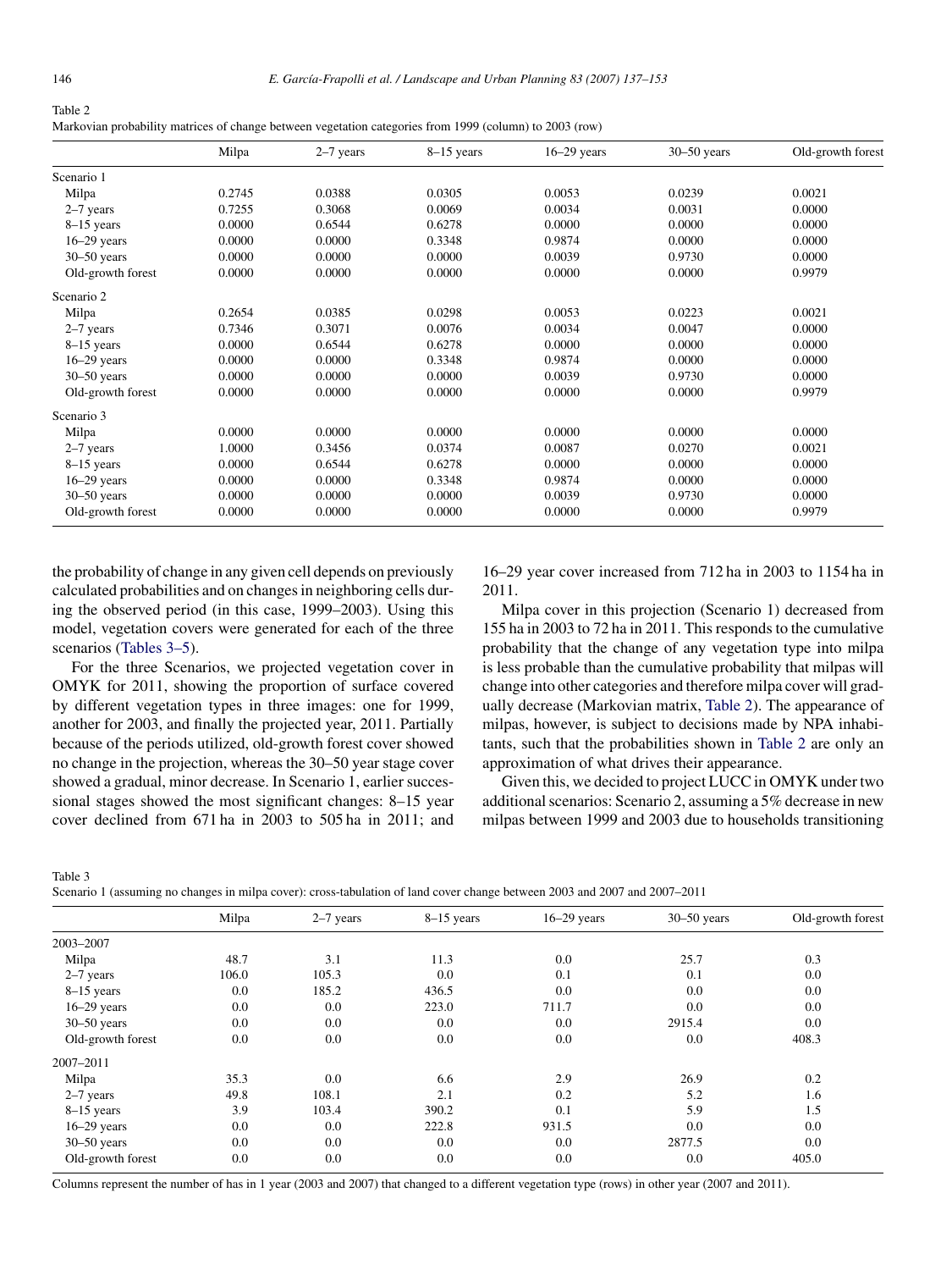| Table 4                                                                                                                           |
|-----------------------------------------------------------------------------------------------------------------------------------|
| Scenario 2 (assuming a 5% decrease in new milpa cover): cross-tabulation of land cover change between 2003 and 2007 and 2007-2011 |

|                   | Milpa | $2-7$ years | $8-15$ years | $16-29$ years | $30 - 50$ years | Old-growth forest |
|-------------------|-------|-------------|--------------|---------------|-----------------|-------------------|
| 2003-2007         |       |             |              |               |                 |                   |
| Milpa             | 45.4  | 2.8         | 10.8         | 0.0           | 21.2            | 0.3               |
| $2-7$ years       | 102.7 | 108.3       | 0.0          | 0.0           | 3.2             | 0.0               |
| $8-15$ years      | 0.0   | 189.2       | 437.0        | 0.0           | 0.0             | 0.0               |
| $16-29$ years     | 0.0   | 0.0         | 222.9        | 711.8         | 0.0             | 0.0               |
| $30 - 50$ years   | 0.0   | 0.0         | $0.0\,$      | 0.0           | 2916.8          | 0.0               |
| Old-growth forest | 0.0   | 0.0         | 0.0          | 0.0           | 0.0             | 408.3             |
| 2007-2011         |       |             |              |               |                 |                   |
| Milpa             | 30.2  | 0.0         | 5.0          | 3.0           | 24.5            | 0.1               |
| $2-7$ years       | 46.3  | 107.8       | 1.8          | 0.2           | 5.2             | 1.5               |
| $8-15$ years      | 3.9   | 106.4       | 396.0        | 0.1           | 5.5             | 1.7               |
| $16-29$ years     | 0.0   | 0.0         | 223.3        | 931.4         | 0.0             | 0.0               |
| $30 - 50$ years   | 0.0   | 0.0         | 0.0          | 0.0           | 2881.6          | 0.0               |
| Old-growth forest | 0.0   | 0.0         | 0.0          | 0.0           | 0.0             | 405.0             |

Columns represent the number of has in 1 year (2003 and 2007) that changed to a different vegetation type (rows) in other year (2007 and 2011).

into alternative activities such as ecotourism (see Section [3.2;](#page-6-0) Markovian probabilities in [Table 2\);](#page-9-0) and Scenario 3, assuming the total disappearance of milpas (see Section [3.2;](#page-6-0) Markovian probabilities in [Table 2\)](#page-9-0) (Tables 4 and 5).

No notable differences occurred in the area covered by the different categories when comparing Scenario 1 and Scenario 2. The area covered by different vegetation types in OMYK under Scenario 2 was practically indistinguishable from those under Scenario 1 ([Table 6\).](#page-11-0)

The probabilities of change between categories under Scenario 3 were quite different from those of Scenarios 1 and 2. Specifically, all 1999 milpa cover changes to the 2–7 year successional stage, and later successional stages show similar probabilities of changing to an older stage. If disturbance is limited to milpa agriculture, then Scenario 3 would imply habitat regeneration (i.e., fewer successional stages). Milpa is clearly not the sole disturbance, and other disturbances (e.g., hurricanes and fires) can also produce successional stages.

Despite the hypothetical disappearance of milpa cover in 2003 under Scenario 3, most vegetation covers had similar patterns to those in Scenarios 1 and 2. Only the 8–15 year successional stage showed a different pattern compared to the previous scenarios: it increases from 502 ha in 1999 to 689 ha in 2011 [\(Table 6\).](#page-11-0) The large increase in the 2–7 year successional stage produced by disappearance of milpa cover eventually becomes indistinguishable from the milpa cover pattern in the other two scenarios.

# **4. Discussion**

We used a M-CA model for projecting LUCC in the near future for the OMYK NPA by developing three different land use scenarios for the period 1999–2011. Model results showed no major differences in land cover in the three scenarios, even when all milpa agriculture was eliminated (Scenario 3) (Cramer's V coefficient > 0.99 and Kappa index of agreement > 0.98). This is mainly due to the way milpa agriculture is done and the small

Table 5

Scenario 3 (assuming milpa cover disappears after 1999): cross-tabulation of land cover change between 2003 and 2007 and 2007–2011

|                   | Milpa | $2-7$ years | $8-15$ years | $16-29$ years | $30 - 50$ years | Old-growth forest |
|-------------------|-------|-------------|--------------|---------------|-----------------|-------------------|
| 2003-2007         |       |             |              |               |                 |                   |
| Milpa             | 0.0   | 0.0         | 0.0          | 0.0           | 0.0             | 0.0               |
| $2-7$ years       | 0.0   | 181.0       | 0.6          | 0.0           | 73.9            | 0.0               |
| $8-15$ years      | 0.0   | 267.3       | 447.2        | 0.0           | 0.0             | 0.0               |
| $16-29$ years     | 0.0   | 0.0         | 223.0        | 711.8         | 0.0             | 0.0               |
| $30-50$ years     | 0.0   | 0.0         | $0.0\,$      | 0.0           | 2867.4          | 0.0               |
| Old-growth forest | 0.0   | $0.0\,$     | $0.0\,$      | 0.0           | 0.0             | 408.5             |
| 2007-2011         |       |             |              |               |                 |                   |
| Milpa             | 0.0   | 0.0         | $0.0\,$      | 0.0           | 0.0             | 0.0               |
| $2-7$ years       | 0.0   | 74.2        | 0.5          | 0.9           | 67.3            | 0.0               |
| $8-15$ years      | 0.0   | 181.1       | 491.0        | 4.5           | 10.4            | 1.5               |
| $16-29$ years     | 0.0   | 0.1         | 223.0        | 929.4         | 0.0             | 0.0               |
| $30 - 50$ years   | 0.0   | 0.0         | $0.0\,$      | 0.0           | 2789.7          | 0.0               |
| Old-growth forest | 0.0   | 0.0         | 0.0          | 0.0           | 0.0             | 407.0             |
|                   |       |             |              |               |                 |                   |

Columns represent the number of has in 1 year (2003 and 2007) that changed to a different vegetation type (rows) in other year (2007 and 2011).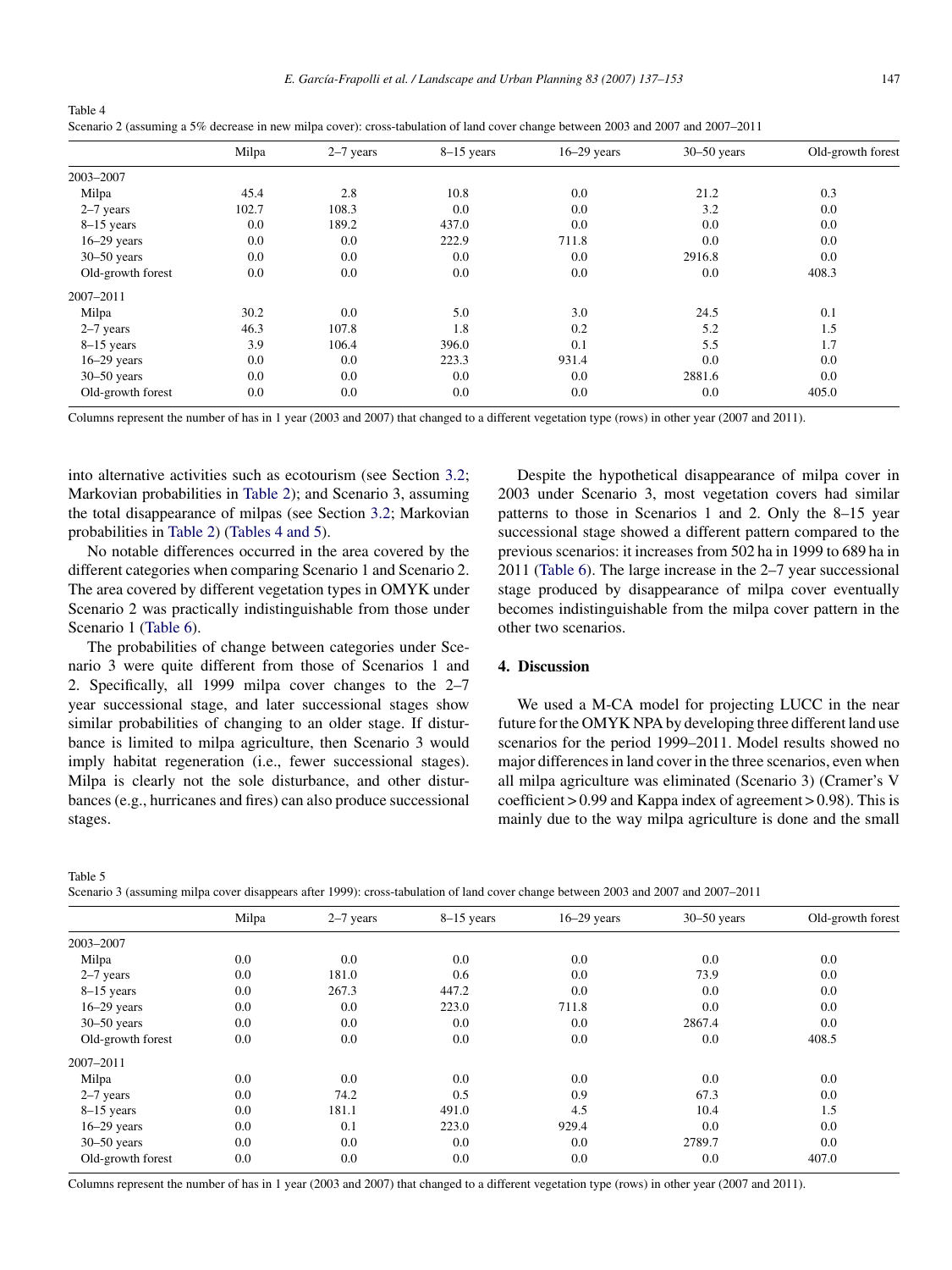<span id="page-11-0"></span>Table 6

|                     | Milpa | $2-7$ years | $8-15$ years | $16-29$ years | $30 - 50$ years | Old-growth forest |
|---------------------|-------|-------------|--------------|---------------|-----------------|-------------------|
| Scenario 1          |       |             |              |               |                 |                   |
| 1999                | 154.8 | 543.5       | 501.8        | 550.7         | 3020.7          | 409.3             |
| 2003                | 154.6 | 292.9       | 670.5        | 712.1         | 2941.8          | 408.8             |
| 2011                | 71.9  | 167.0       | 505.0        | 1154.3        | 2877.5          | 405.0             |
| Scenario 2          |       |             |              |               |                 |                   |
| 1999                | 154.8 | 543.5       | 501.8        | 550.7         | 3020.7          | 409.3             |
| $2003$ <sup>*</sup> | 148.0 | 299.5       | 669.9        | 712.1         | 2941.6          | 409.5             |
| 2011                | 62.9  | 162.7       | 513.7        | 1154.7        | 2881.6          | 405.0             |
| Scenario 3          |       |             |              |               |                 |                   |
| 1999                | 154.8 | 543.5       | 501.8        | 550.7         | 3020.7          | 409.3             |
| $2003$ <sup>*</sup> | 0.0   | 447.6       | 669.9        | 712.1         | 2941.2          | 409.5             |
| 2011                | 0.0   | 142.8       | 688.6        | 1152.5        | 2789.7          | 407.0             |

Scenario 1: assuming no changes in milpa cover; Scenario 2: assuming a 5% decrease in new milpa cover; Scenario 3: assuming milpa cover disappears after 1999. Areas in 2003 were modified to produce scenarios 2 and 3.

Modified version of the 2003 map as starting point to project to 2007 and 2011.

overall proportion of NPA surface it accounts for (approximately 3%).

Because the projected period is relatively short (8 years), the most perceptible differences between scenarios were in early vegetation successional stages cover. In longer projections differences would begin to appear in older successional stages as more area in early successional stages would change into latter stages. This partially explains why the 30–50 year successional stage, the most abundant vegetation type, and the old-growth forest stage (>50 years) exhibited no major changes under any of the three scenarios. But, if in fact most of the old-growth forest in the area was damaged and deforested 40 years ago because of the fires after Hurricane Beulah, we can expect that a significant area will reach 50 years of succession around 2020. This is salient for two reasons. First, this vegetation cover supposedly harbors the highest biodiversity – although traditional milpa agriculture and fallow milpa also contribute to biodiversity ([Barrera-Bassols and Toledo, 2005; Faust, 2001;](#page-15-0) Terán and Rasmussen, 1994). Umbrella species like spider monkeys need large areas and high tree diversity since they spend 80–90% of their waking hours feeding on the fruit of 50–150 tree species (Ramos-Fernández and Ayala-Orozco, [2003\).](#page-16-0) Although they are not restricted to old-growth forest, they spend a larger proportion of their time in this vegetation type than in any other (Ramos-Fernández et al., 2004).

Second, in recent years Mexican natural preservation policy has begun to explore alternative approaches by incorporating community-owned forests into NPAs promoting maintenance of undisturbed forest [\(CONANP, 2006\).](#page-15-0) Undisturbed forest is the most promoted vegetation type in these preservation policies, and consequently the tendency has been to encourage local inhabitants to abandon productive activities that modify old-growth forest cover (e.g., milpa agriculture) and switch to "environmentally friendly" activities (e.g., ecotourism). Indeed, southern Mexico is currently experiencing a growing demand for natural "adventure" sites that is supported and promoted by government environmental protection agencies with the goal of decreasing land-use pressure and creating alternative income

sources. This official preference is apparently based on the assumption that normal productive and extractive activities are harmful to local environments and should be replaced by other, more "sustainable" activities. This interpretation focuses on apparently destructive short-term changes (such as the felling and burning of forest to open milpa plots and hunting for subsistence), and assumes that tourist activities are non-destructive. Here, we demonstrate that, at least in terms of the medium-term land cover change caused by milpa agriculture, this activity can be considered to be sustainable and therefore not harmful to the local environment. In addition, the assumption that tourist activities are non-destructive has been questioned by Gössling et al. (2002), who have called for research on global ecotourism's "ecological footprint". Given the aforementioned possibility that old-growth forest will increase in the long term, as well as the current agreement among local inhabitants not to make milpas in this vegetation type, we believe that the prospects for the successful conservation of biodiversity in the protected area are quite high.

A typical recommendation under present conservation policy would be that local inhabitants abandon traditional productive activities (Scenarios 1 and 2) and focus on ecotourism (Scenario 3), both to preserve the NPA's biodiversity (more old-growth forest = biodiversity) and because milpa agriculture is considered an inefficient productive system. Our results, however, show that under Scenario 3 the projected land cover is basically indistinguishable from the land covers projected under Scenarios 1 or 2. At least during the 12-year period analyzed (1999–2011) milpa agriculture as developed by OMYK inhabitants did not seem to have significant negative impacts on vegetation cover. This is partially due to the absence of strong demographic pressures in OMYK and because increasing population does not necessarily translate into more milpa plots given the presence of alternative economic activities. In other words, milpa agriculture as practiced at OMYK in the very recent past and projected into the future under the conditions defined in this study does not seem to have substantially compromised NPA biodiversity. Traditional Yucatec Maya agriculture has been suggested as a useful strategy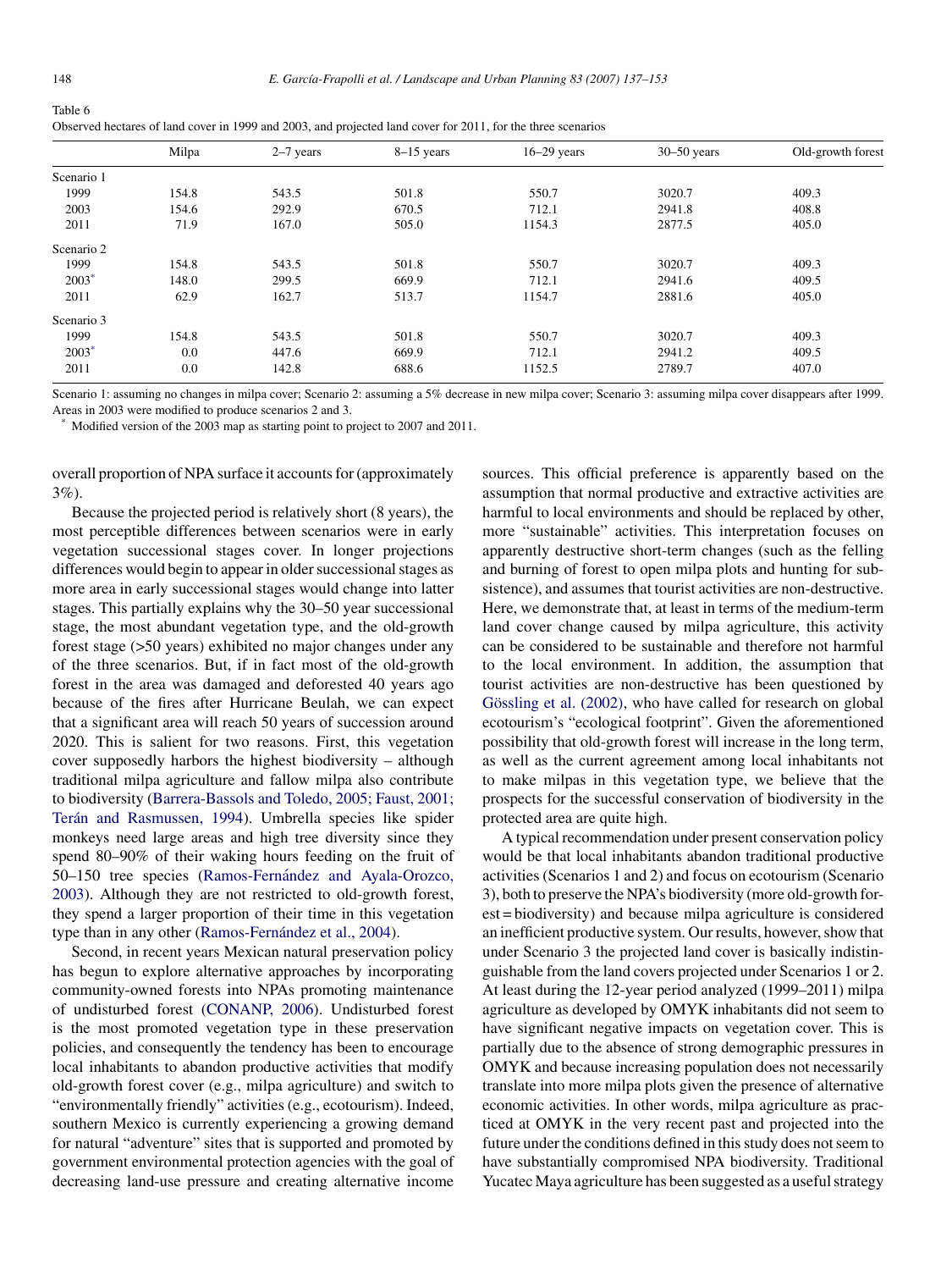for increasing biodiversity because it produces a mosaic of different successional stages [\(Barrera-Bassols and Toledo, 2005;](#page-15-0) [Faust, 2001\).](#page-15-0) Public policy makers should take this into account, acknowledge that diversification of activities in a land use unit mosaic can play a role in NPAs, and not focus exclusively on promoting abandonment of traditional productive activities.

How incorporation of new activities like ecotourism into the Yucatec Maya MUS in OMYK will affect their interactions with local flora, fauna, and ecosystems remains to be seen. On the one hand, 20th Century ethnographies (e.g., [Redfield and Villa](#page-16-0) [Rojas, 1962,](#page-16-0) Terán and Rasmussen, 1994) reported traditional Mayan land uses as being apparently sustainable, both in terms of the natural environment (e.g., maintenance of soil fertility) and their social environment (e.g., labor-time allocation). On the other hand, tourism in OMYK has definitely brought in additional monetary income, for purchasing goods or making investments, and has reversed earlier emigration patterns. Most household members have been able to complement their monetary income without having to leave their community in search of temporary jobs, which has a positive impact on family well-being. These new activities, however, often generate relatively significant amounts of money and are less labor intensive (except in the case of full-time research assistants), which represents a drastic change in the MUS. Changes include regular wages for research assistants and frequent payments for tour guides. More regular monetary income has led some inhabitants to abandon or modify some traditional activities, mainly milpa agriculture and activities developed in this land use unit. For instance, the greater importance given the income from alternative economic activities may cause some households to reduce the size of their milpas and/or use younger successional stages with poorer soils. Interview data suggested that households with members working as field assistants tended to choose new milpa plots based on ease of access and the presence of younger, more easily cleared vegetation. These changes may have several consequences, including: abandonment of traditional activities; loss of local knowledge; a consequent dislocation from the environment; decreased food security; and loss of risk-reduction mechanisms incorporated by traditional practices.

If Scenario 3 becomes the future of OMYK, it will have a number of repercussions. Yodzonot, for instance, is in the middle of OMYK, so if the NPA becomes federal property and milpa agriculture is no longer permitted within it, inhabitants will have to locate their milpa plots 4 km from the village; probably an untenable situation. Given that the ejido system allows members to move to other communities, the most likely outcome will be that the eight families living in Yodzonot would move to Punta Laguna since many of the households in the two settlements are related through kinship and/or marriage. This sudden expansion of Punta Laguna and abandonment of Yodzonot would pose serious social and ecological challenges. The complete ban on agricultural practices within the NPA would lead to intensification of milpa agriculture just across the road, which is unprotected land, as well as outside the southern boundary where milpa plots are frequently cultivated by communities outside the NPA ([Fig. 5\).](#page-8-0) Also, it is very likely that peasants will continue to have their milpas, in part because of the Direct Rural

Support Program (PROCAMPO), a cash transfer program that started with North American Free Trade Agreement (NAFTA) for compensating peasants for the negative price effects of trade liberalization of basic crops. As some analyses have pointed out ([de Janvry et al., 1997; Sadoulet et al., 2001\),](#page-15-0) PROCAMPO has turned out to be a payment for welfare support, rather than a program for facing NAFTA's challenges.

Scenario 3 would also cause effects not shown in the model but that would significantly impact the area's biodiversity. For instance, rising tourist traffic in the area and continuous presence of visitors in the forest could create more trails in the oldgrowth forest, impacting vegetation through soil compaction and fragmentation, and consequent prevention of vegetation regeneration. More tourists in the old-growth forest, primary spider monkey habitat, would also produce more noise, possibly distressing the monkeys, reducing their feeding time and affecting essential social behaviors. Tours in the forest could affect the breeding areas, feeding habits and other activities of other animal species, including hunting target species, as well as protected species like monkeys and tropical birds. Increased human traffic would also affect local inhabitants' relatively easy access to target species such as deer, ocellated turkeys, and wild pigs, that form a substantial portion of the animal protein consumed in rural Yucatec Maya communities.

Although the scenarios project only slight changes in vegetation cover during the analyzed period, traditional activities and management institutions could experience larger changes. Parceling ejido lands would increase ecological and social pressure on common property resource management institutions that have existed for decades. The situation in and around OMYK is just a small example of the land tenure metamorphosis currently occurring in Mexico. This country is unique among the 11 most forested countries in the world in that approximately 80% of its forest is owned by local communities and managed by local institutions. The land tenure reforms of 1992, however, have made it possible for community-owned land to be allocated to private holders. Some government agencies and environmental organizations have taken this opportunity to encourage the purchase of large tracts of land to maintain and/or promote preservation. This approach is at odds with the federal PROCAMPO program, which may be responsible for promoting the opening of some milpa plots in forest with less than 20 years regeneration. Indeed, local informants have stated that many of the plots on the Peninsula that were cleared and planted with the intention of receiving PROCAMPO funds were never weeded or harvested. Government subsidies for cattle and sheep ranching also continue.

It is interesting to compare our results with those of other LUCC analyses and models performed in the Yucatan peninsula. For instance, in the area surrounding the Calakmul Biosphere Reserve, [Vance and Geoghegan \(2002\)](#page-16-0) and [Roy Chowdhury](#page-16-0) [\(2006\)](#page-16-0) found that the deforestation probability of a given household's plot can be partially predicted by internal household characteristics such as ethnicity, family size, and income level from different activities. Also, external factors such as access to governmental subsidies (e.g., PROCAMPO) and other institutional subsidies, as well as access to external markets to sell their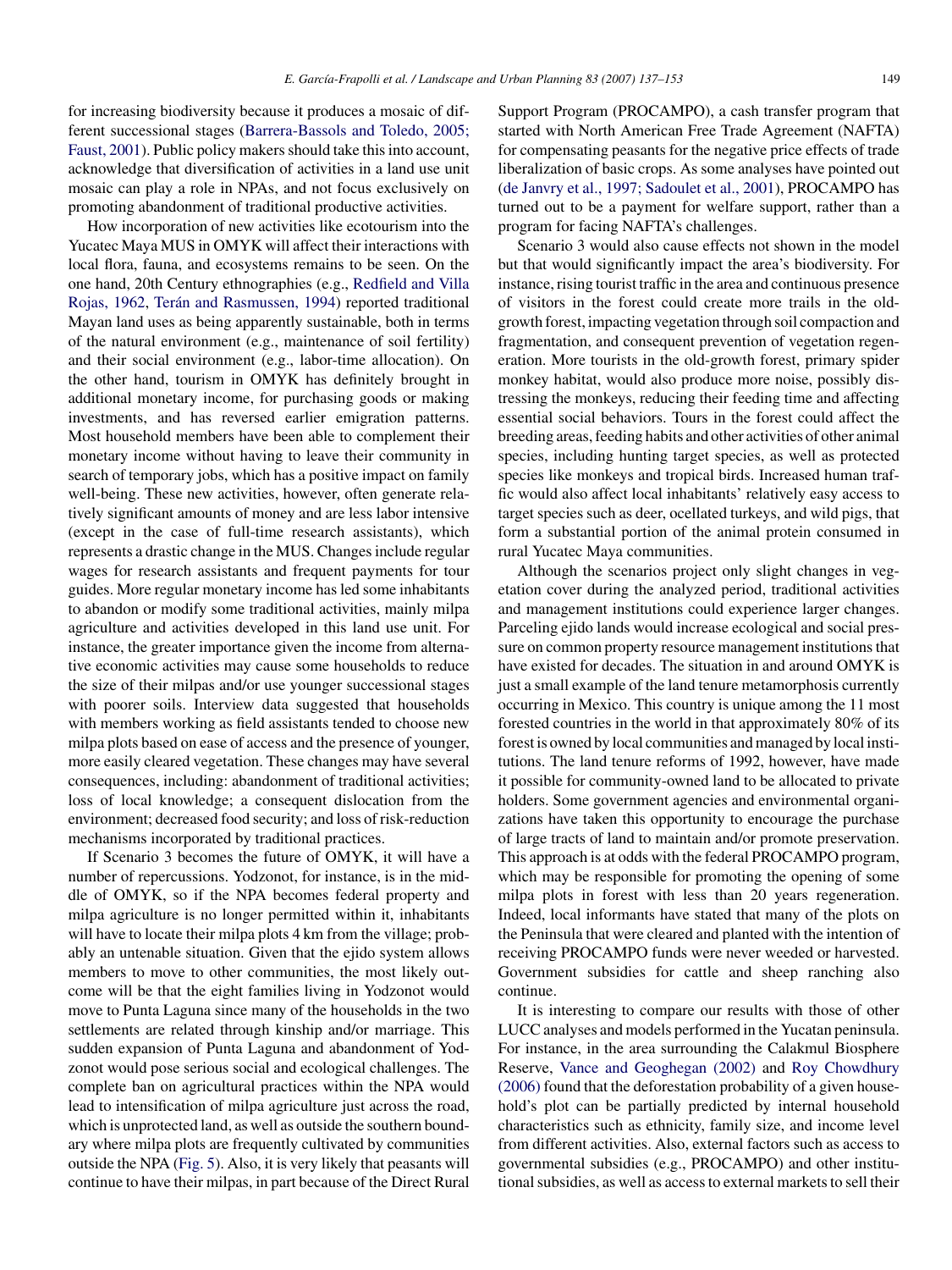<span id="page-13-0"></span>goods, are predictors of deforestation. While in our study we are interested in the internal and external factors that determine milpa production, our approach is somewhat different to the above mentioned studies. Our socioeconomic analysis showed that as households included ecotourism as a new activity, their own tendency to make a milpa decreased. This led us to develop our predictive model, not as a way of explaining actual LUCC patterns but in order to explore how these patterns would appear if the actual tendencies (or a set of new ones) were to continue into the near future.

Bray et al.'s (2004) study in the "Maya Zone" in the southeastern Yucatan peninsula, determined the physical and institutional factors that maintain low rates of deforestation in different ejidos that manage their resources in a very similar way to the one we study in OMYK. This study showed that one of the factors that foster the creation of "sustainable landscapes" is the existence of rules and decision-making procedures that allow ejidos to incorporate new activities (such as sustainable timber extraction) while maintaining their traditional activities (such as milpa production). Even though the spatial scale and methods of analysis between this study and ours are different, our main conclusions are quite similar, underscoring the role of local institutions for the achievement of sustainability both within and outside protected areas.

The OMYK case highlights the complexity of contemporary Yucatec Maya natural resource management strategies. People living and using the OMYK NPA still implement a diversified forest management system that maintains many of their traditional activities and techniques, while constantly adapting to social, economic, and ecological changes. These adaptations have often been achieved without compromising the primary objective of maximizing the number of available livelihood options in the present and future. Incorporation of some alternative economic activities, like ecotourism, and their intensification through the support of government programs, threatens some of these options and highlights the importance of frequent evaluations to determine these activities' ecological and social impacts.

The models used here to predict future LUCC scenarios based on ecological and socioeconomic data, can be a powerful tool with which to evaluate community conservation efforts and the sustainability of traditional resource management in other parts of the global south. As [Bray et al. \(2004\)](#page-15-0) argued, landscapes that are heavily used by humans can still retain many crucial ecosystem processes and biodiversity, and therefore the 'narratives' behind LUCC drivers need to be evaluated to provide the proper information for the development of effective preservation policies.

What the best strategy is for achieving biodiversity preservation in NPAs is still open to debate, but successful preservation clearly cannot be attained without addressing the livelihoods of the people living in NPAs. Our research suggests that community-based conservation, in which local inhabitants protect part of their holdings while continuing most or all of their traditional activities within a protected area, is a feasible approach.

#### **Acknowledgements**

Sincere thanks to all the people from OMYK who generously offered help, support, and valuable insights. Don Cirilo Mukul assisted providing useful information about forest history and identifying vegetation. John H. Kelly developed the initial classification of successional stages at OMYK. Earlier drafts of this paper were improved by comments and criticisms from Pilar Andrés, Gregory Gilbert, Joan Martinez-Alier, Roldan Muradian, Alejandro Nadal, Unai Pascual, Victoria ´ Reyes-Garcia, Victor M. Toledo and seven anonymous referees. Financial support was received from CONACYT (Fondo Sectorial CONACYT-SEMARNAT grant 0536 to GRF and PhD scholarships to EGF, MBM and BAO).

# **Appendix A**

|              | Community    | Strategy  | Did milpa<br>last year | Milpa<br>(ha)  | Distance to<br>milpa (km) | Years working<br>in ecotou-rism<br>activities | Willing-ness to reduce<br>milpa and increase<br>ecotourism activities | Willing-ness to<br>abandon milpa |
|--------------|--------------|-----------|------------------------|----------------|---------------------------|-----------------------------------------------|-----------------------------------------------------------------------|----------------------------------|
| Milpero      |              |           |                        | 3.1            | 2.1                       |                                               |                                                                       |                                  |
| Household 1  | Punta Laguna | m-bk-c-et | Yes                    | 4              | 3                         |                                               | Yes                                                                   | No                               |
| Household 2  | Punta Laguna | m-c-bk-et | Yes                    | 3              | 3                         |                                               | Yes                                                                   | No                               |
| Household 3  | Punta Laguna | m-c-bk-et | Yes                    | $\mathfrak{2}$ | 3                         |                                               | Yes                                                                   | No                               |
| Household 4  | Punta Laguna | m         | Yes                    | 4              | 2                         |                                               | Yes                                                                   | No                               |
| Household 5  | Punta Laguna | m-bk-c-et | Yes                    | 3              | $\overline{c}$            |                                               | Yes                                                                   | No                               |
| Household 7  | Punta Laguna | m-bk-c-et | Yes                    | 4              | 1.5                       |                                               | Yes                                                                   | No                               |
| Household 11 | Punta Laguna | m         | Yes                    | 3              | 3                         |                                               | Yes                                                                   | N <sub>0</sub>                   |
| Household 12 | Punta Laguna | ND        | ND                     | ND             | ND                        | ND                                            | ND                                                                    | ND                               |
| Household 13 | Punta Laguna | m         | Yes                    | 2              |                           |                                               | Yes                                                                   | No                               |
| Household 23 | Yodzonot     | $m-c$     | Yes                    | 2              | $\overline{2}$            | $\overline{0}$                                | Yes                                                                   | N <sub>0</sub>                   |
| Household 24 | Yodzonot     | m         | Yes                    | 4              |                           | $\overline{0}$                                | Yes                                                                   | No                               |
| Household 25 | Yodzonot     | m         | Yes                    | 3              | 1.5                       | $\mathbf{0}$                                  | Yes                                                                   | No                               |
| Household 26 | Yodzonot     | m         | Yes                    | 3              | ND                        | $\mathbf{0}$                                  | Yes                                                                   | No                               |
| Household 27 | Yodzonot     | m         | Yes                    | 3              | ND                        | $\overline{0}$                                | Yes                                                                   | No                               |
| Household 28 | Yodzonot     | m         | Yes                    | 3              | N <sub>D</sub>            | $\overline{0}$                                | Yes                                                                   | No                               |
| Household 29 | Yodzonot     | m-bk-c-et | Yes                    | 4              | ND                        | $\overline{0}$                                | Yes                                                                   | No                               |
| Household 30 | Yodzonot     | m         | Yes                    | 3              | ND                        | $\mathbf{0}$                                  | Yes                                                                   | No                               |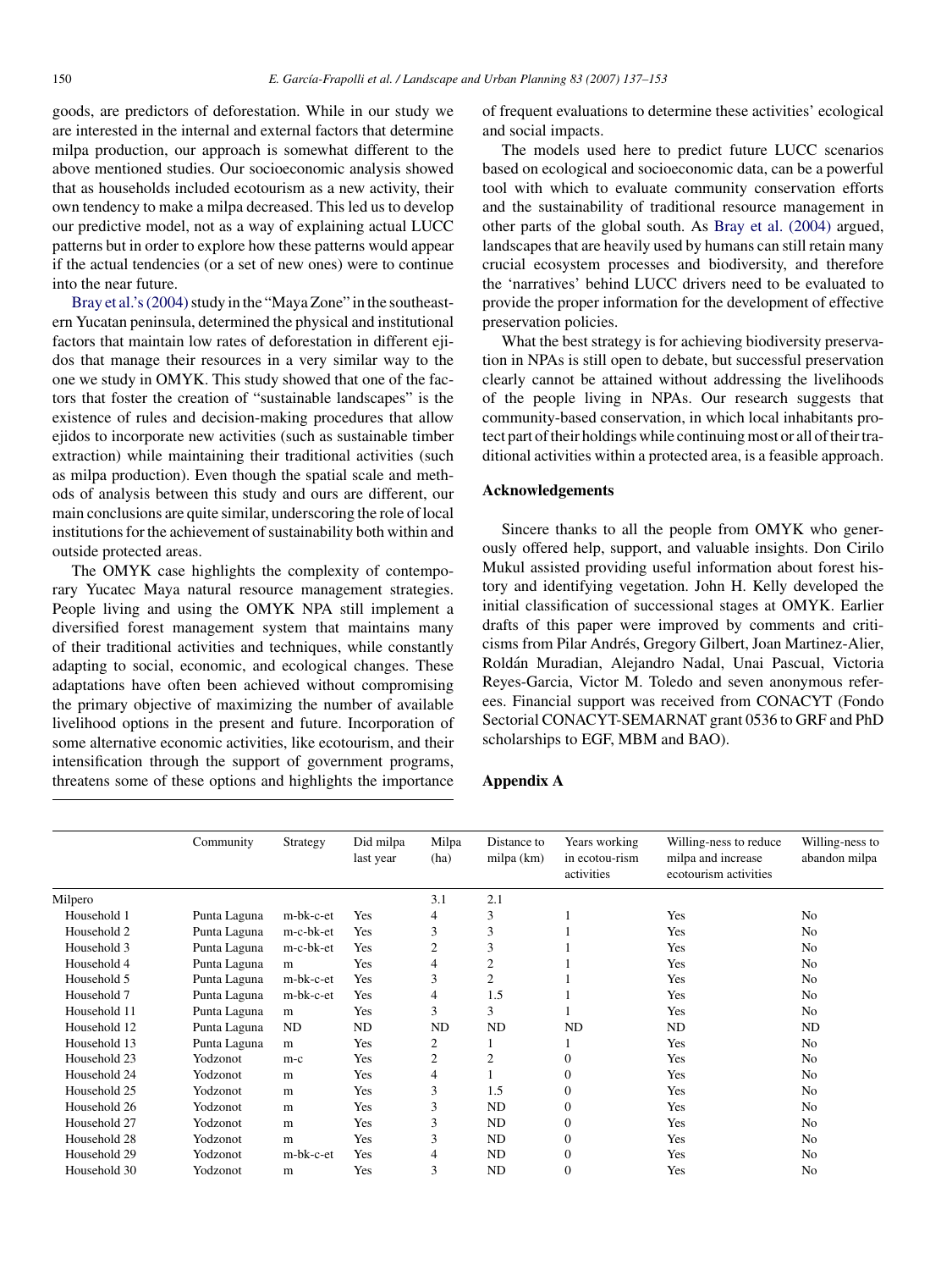# <span id="page-14-0"></span>Appendix A (*Continued* )

|                        | Community    | Strategy  | Did milpa<br>last year | Milpa<br>(ha) | Distance to<br>milpa (km) | Years working<br>in ecotou-rism<br>activities | Willing-ness to reduce<br>milpa and increase<br>ecotourism activities | Willing-ness to<br>abandon milpa |
|------------------------|--------------|-----------|------------------------|---------------|---------------------------|-----------------------------------------------|-----------------------------------------------------------------------|----------------------------------|
| Mixed (Milpero + Field |              |           | 2.6                    | 2.5           |                           |                                               |                                                                       |                                  |
| assistant)             |              |           |                        |               |                           |                                               |                                                                       |                                  |
| Household 8            | Punta Laguna | m-bk-et-c | yes                    | 4             | 3                         | 5                                             | Yes                                                                   | Yes                              |
| Household 9            | Punta Laguna | m-et      | yes                    | 2             | 3                         | $\overline{ }$                                | Yes                                                                   | Yes                              |
| Household 10           | Punta Laguna | m-et      | yes                    | 3             |                           | 3                                             | Yes                                                                   | Yes                              |
| Household 14           | Punta Laguna | m-et      | ND                     | ND            | ND                        | <b>ND</b>                                     | <b>ND</b>                                                             | ND                               |
| Household 21           | Punta Laguna | m-et      | Yes                    | 1.5           | 3                         | 20                                            | Yes                                                                   | No                               |
| Field assistant        |              |           | 1.7                    | 2.0           |                           |                                               |                                                                       |                                  |
| Household 15           | Punta Laguna | et-m-bk   | No                     | 2             |                           | 3                                             | Yes                                                                   | No                               |
| Household 16           | Punta Laguna | ra-et-m   | N <sub>0</sub>         | 1.5           |                           | <b>ND</b>                                     | ND                                                                    | ND                               |
| Household 17           | Punta Laguna | ra-et-m   | N <sub>0</sub>         | 1.5           |                           | 5                                             | Yes                                                                   | No                               |
| Household 18           | Punta Laguna | ra-et-m   | N <sub>0</sub>         |               | $\overline{2}$            | 10                                            | Yes                                                                   | No                               |
| Household 19           | Punta Laguna | ra-et-m   | N <sub>0</sub>         |               | 3                         | 11                                            | Yes                                                                   | No                               |
| Household 20           | Punta Laguna | et-bk-m   | Yes                    | 2             | 3                         | 9                                             | Yes                                                                   | Yes                              |
| Household 22           | Punta Laguna | et-m      | No                     | 3             | 3                         | 9                                             | Yes                                                                   | Yes                              |

m = milpa, bk = beekeeping, c = charcoal production, et = ecotourism, ra = research assistant.

# **Appendix B**

# Appendix B (*Continued* )

| Scenario 1                | Community    | Scenario 2                  | Community    |
|---------------------------|--------------|-----------------------------|--------------|
| Milpero                   |              | Milpero                     |              |
| Household 1               | Punta Laguna | Household 1                 | Punta Laguna |
| Household 2               | Punta Laguna | Household 4                 | Punta Laguna |
| Household 3               | Punta Laguna | Household 5                 | Punta Laguna |
| Household 4               | Punta Laguna | Household 23                | Yodzonot     |
| Household 5               | Punta Laguna | Household 24                | Yodzonot     |
| Household 7               | Punta Laguna | Household 25                | Yodzonot     |
| Household 11              | Punta Laguna | Household 26                | Yodzonot     |
| Household 12              | Punta Laguna | Household 27                | Yodzonot     |
| Household 13              | Punta Laguna | Household 28                | Yodzonot     |
| Household 23              | Yodzonot     | Household 29                | Yodzonot     |
| Household 24              | Yodzonot     | Household 30                | Yodzonot     |
| Household 25              | Yodzonot     |                             |              |
| Household 26              | Yodzonot     | Milpero + Field assistant   |              |
| Household 27              | Yodzonot     | Household 8                 | Punta Laguna |
| Household 28              | Yodzonot     | Household 14                | Punta Laguna |
| Household 29              | Yodzonot     | Household 2                 | Punta Laguna |
| Household 30              | Yodzonot     | Household 3                 | Punta Laguna |
| Milpero + Field assistant |              | Household 7<br>Household 11 | Punta Laguna |
| Household 8               | Punta Laguna |                             | Punta Laguna |
| Household 9               | Punta Laguna | Household 12                | Punta Laguna |
| Household 10              | Punta Laguna | Household 13                | Punta Laguna |
| Household 14              | Punta Laguna | Field assistant             |              |
| Household 21              | Punta Laguna | Household 15                | Punta Laguna |
|                           |              | Household 16                | Punta Laguna |
| Field assistant           |              | Household 17                | Punta Laguna |
| Household 15              | Punta Laguna | Household 18                | Punta Laguna |
| Household 16              | Punta Laguna | Household 19                | Punta Laguna |
| Household 17              | Punta Laguna | Household 20                | Punta Laguna |
| Household 18              | Punta Laguna | Household 22                | Punta Laguna |
| Household 19              | Punta Laguna | Household 9                 | Punta Laguna |
| Household 20              | Punta Laguna | Household 10                | Punta Laguna |
| Household 22              | Punta Laguna | Household 21                | Punta Laguna |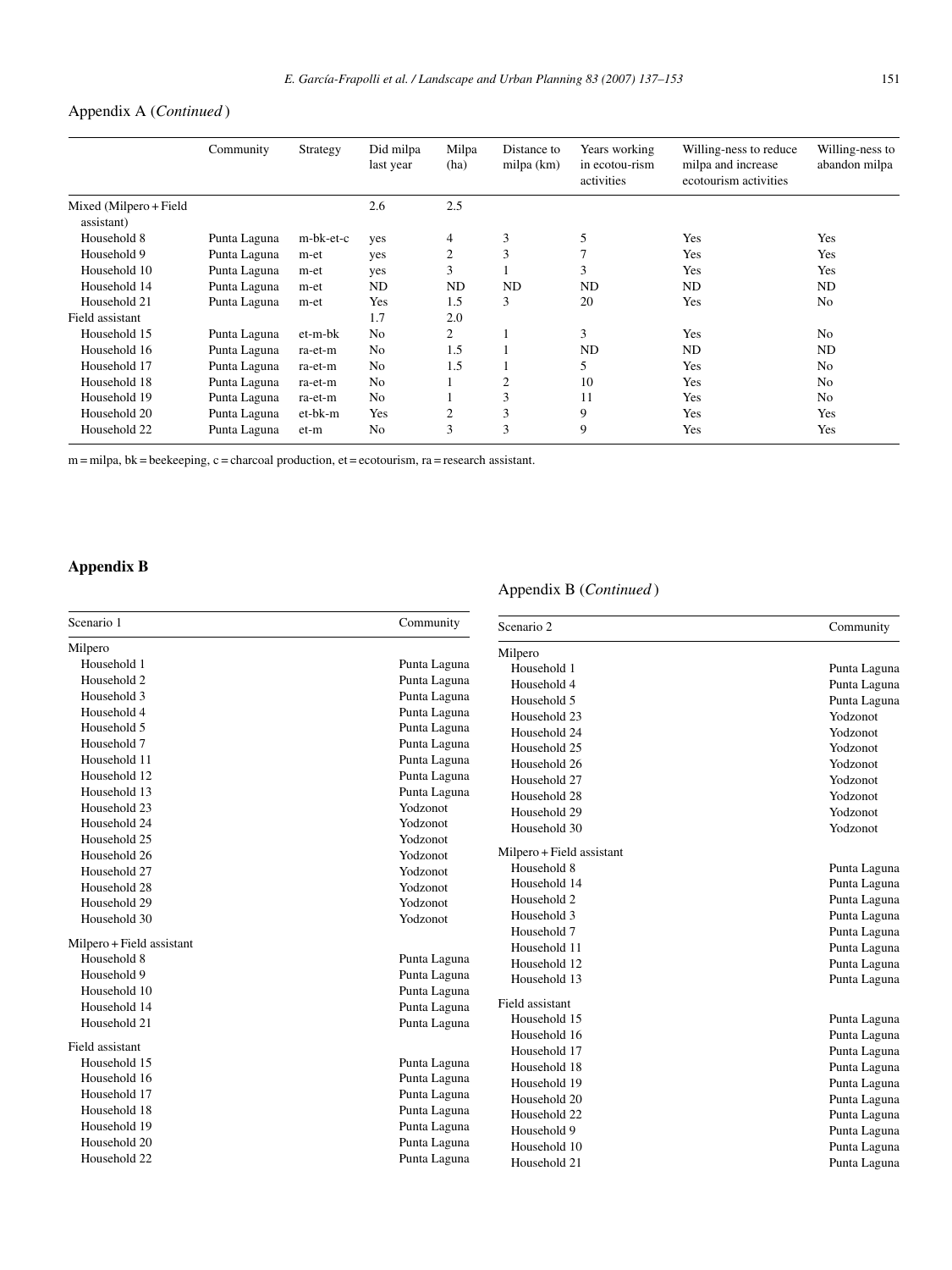#### <span id="page-15-0"></span>Appendix B (*Continued* )

| Scenario 3                | Community    |
|---------------------------|--------------|
| Milpero                   |              |
| Household 4               | Punta Laguna |
| Household 25              | Yodzonot     |
| Household 26              | Yodzonot     |
| Household 27              | Yodzonot     |
| Household 28              | Yodzonot     |
| Household 30              | Yodzonot     |
| Milpero + Field assistant |              |
| Household 8               | Punta Laguna |
| Household 14              | Punta Laguna |
| Household 7               | Punta Laguna |
| Household 12              | Punta Laguna |
| Household 13              | Punta Laguna |
| Household 1               | Punta Laguna |
| Household 5               | Punta Laguna |
| Household 24              | Yodzonot     |
| Household 23              | Yodzonot     |
| Household 29              | Yodzonot     |
| Field assistant           |              |
| Household 15              | Punta Laguna |
| Household 16              | Punta Laguna |
| Household 17              | Punta Laguna |
| Household 18              | Punta Laguna |
| Household 19              | Punta Laguna |
| Household 20              | Punta Laguna |
| Household 22              | Punta Laguna |
| Household 9               | Punta Laguna |
| Household 10              | Punta Laguna |
| Household 21              | Punta Laguna |
| Household 2               | Punta Laguna |
| Household 3               | Punta Laguna |
| Household 11              | Punta Laguna |

#### **References**

- Barrera-Bassols, N., Toledo, V.M., 2005. Ethnoecology of the Yucatec Maya: symbolism, knowledge and management of natural resources. J. Latin Am. Geogr. 4, 9–41.
- Bray, D.B., Ellis, E.A., Armijo-Canto, N., Beck, C.T., 2004. The institutional drivers of sustainable landscapes: a case study of the Mayan Zone in Quintana Roo, Mexico. Land Use Policy 21, 333–346.
- Brechin, S.R., Wilshusen, P.R., Fortwangler, C.L., West, P.C., 2002. Beyond the square wheel: toward a more comprehensive understanding of biodiversity conservation as social and political process. Soc. Nat. Resources 15, 41–64.
- Challenger, A., 1998. Utilización y conservación de los ecosistemas terrestres de México: Pasado presente y futuro. Comisión Nacional para el Conocimiento y Uso de la Biodiversidad, Mexico D.F. ´
- Clarke, K.C., Gaydos, L.J., 1998. Loose-coupling a cellular automaton model and GIS: long-term urban growth prediction for San Francisco and Washington/Baltimore. Intl. J. Geogr. Inform. Sci. 12 (7), 699–714.
- Clarke, K.C., Hoppen, S., Gaydos, L.J., 1997. A self-modifying cellular automaton,model of historical urbanization in the San Francisco Bay area. Environ. Plann. B: Plann. Design 24, 247–261.
- CONANP, 2002. II Aniversario. Comision Nacional de Areas Naturales Prote- ´ gidas: Perspectivas y logros. CONANP, México D.F.
- CONANP, 2006. ¿Qué son las ANP? [http://conanp.gob.mx/anp/anp.php.](http://conanp.gob.mx/anp/anp.php)
- de Janvry, A., Gordillo, G., Sadoulet, E., 1997. Mexico's second agrarian reform: household and community responses, 1990–1994. Center For U.S.–Mexican Studies, University of California, San Diego.
- Diario Oficial de la Federación, 2002. Decreto por el que se declara área natural protegida, con la categoría de área de protección de flora y fauna la región conocida como Otoch Ma'ax Yetel Kooh. Primera Seccion. ´

| Eastman, J.R., 2001. IDRISI32 (Release 2 [IDRISI for Windows version NT]). |  |
|----------------------------------------------------------------------------|--|
| Clark University, Worcester, MA, USA.                                      |  |

- Eastman, J.R., 2003. Idrisi 14.02 (Kilimanjaro). Clark University, Worcester, MA, USA.
- Espadas-Manrique, C., Gonzalez-Iturbe, J.A., 2003. Cobertura vegetal de los ´ estados sucesionales del Área de Protección de Flora y Fauna "Otoch Ma'Ax Yetel Kooh" (Reserva Punta Laguna). In: ISR Image – 2003, Centro de Investigación Científica de Yucatán (CICY), Pronatura Península de Yucatán A.C. (PPY).
- Espadas-Manrique, C., González-Iturbe, J.A., Tún-Dzul, F., 1999. Cobertura vegetal de los estados sucesionales del Área de Protección de Flora y Fauna "Otoch Ma'Ax Yetel Kooh" (Reserva Punta Laguna). In: SPOT Image – 1999, Centro de Investigación Científica de Yucatán (CICY), Pronatura Península de Yucatán, A.C. (PPY).
- Faust, B.B., 1998. Mexican Rural Development and the Plumed Serpent: Technology and Maya Cosmology in the Tropical Forest of Campeche, Mexico. Bergin & Garvey, Greenwood Publishing Group, Wesport, Connecticut.
- Faust, B.B., 2001. Maya environmental successes and failures in the Yucatan Peninsula. Environ. Sci. Policy 4, 153–169.
- Flamm, R.O., Turner, M.G., 1994. Alternative model formulation for astochastic simulation of landscape change. Landscape Ecology 9 (1), 37–46.
- Geoghegan, J., Schneider, L., Vance, C., 2004. Spatially explicit, statistical land-change models in data-sparse conditions. In: Turner II, B.L., Geoghegan, J., Foster, D.R. (Eds.), Integrated Land-Change Science and Tropical Deforestation in the Southern Yucatán. Oxford University Press, Oxford.
- Gobierno del Estado de Campeche, 2004. Plan Estatal de Desarrollo 2003–2009. Primera edición. Colección Campeche No. 1. Gobierno Constitucional del Estado de Campeche. Campeche, México.
- Gobierno del Estado de Yucatán, 2006. 5th Informe de Gobierno. Secretaría de Planeación y Presupuesto, Mérida, México.
- Goetz, S.J., Smith, A.J., Jantz, C., Wright, R.K., Prince, S.D., Mazzacato, M.E., Melchoir, B., 2003. Monitoring and predicting urban land use change: applications of multi-resolution multi-temporal satellite data. In: Proceedings of the IEEE International Geoscience and Remote Sensing Symposium, 2003, Toulouse, France, pp. 1567–1569.
- Gómez-Pompa, A., Allen, M.F., Fedick, S.L., Jimenez-Osornio, J.J. (Eds.), 2003. The Lowland Maya Area: Three Millennia at the Human-wildland Interface. Haworth Press, Binghamton, New York.
- Gössling, S., Borgström Hansson, C., Hörstmeier, O., Saggel, S., 2002. Ecological footprint analysis as a tool to assess tourism sustainability. Ecol. Econ. 43, 199–211.
- Haenn, N., 2006. The changing and enduring ejido: a state and regional examination of Mexico's land tenure counter-reforms. Land Use Policy 23 (2), 136–146.
- Hagan, J.E., Eastman, J.R., Auble, J., 1999. Cartalinx. In: The Spatial Data Builder. Clark University, Worcester, MA, USA.
- IUCN, 1994. Guidelines for Protected Area Management Categories. IUCN-World Monitoring Conservation Centre, Gland, Switzerland and Cambridge, UK.
- Janzen, D.H., 1999. Gardenification of tropical conserved wildlands: Multitasking, multicropping, and multiusers. Proc. Natl. Acad. Sci. U.S.A. 96, 5987–5994.
- Klepeis, P., 2003. Development policies and tropical deforestation in the Southern Yucatán Peninsula: centralized and decentralized approaches. Land Degrad. Develop. 14, 541–561.
- Lambin, E.F., 1997. Modelling and monitoring land-cover change processes in tropical regions. Prog. Physical Geogr. 21, 375–393.
- Lawrence, D., Vester, H.F.M., Pérez-Salicrup, D., Eastman, J.R., Turner II, B.L., Geoghegan, J., 2004. Integrated analysis of ecosystem interactions with land'use change: the southern Yucatán Peninsular region. In: DeFries, R.S., Asner, G.P., Houghton, R.A. (Eds.), Ecosystems and Land Use Change. American Geophisical Union, Washington.
- Levy Tacher, S., Hernández Xolocotzi, E., 1992. La sucesion secundaria en Yucatán y su manejo. In: Zizumbo, D., Rasmussen, C.H., Arias Reyes, L.M., Terán, S. (Eds.), La Modernización de la Milpa en Yucatán: Utopía o Realidad. Centro de Investigación Científica de Yucatán (CICY)—DANIDA, Mérida, Yucatán, pp. 203-214.